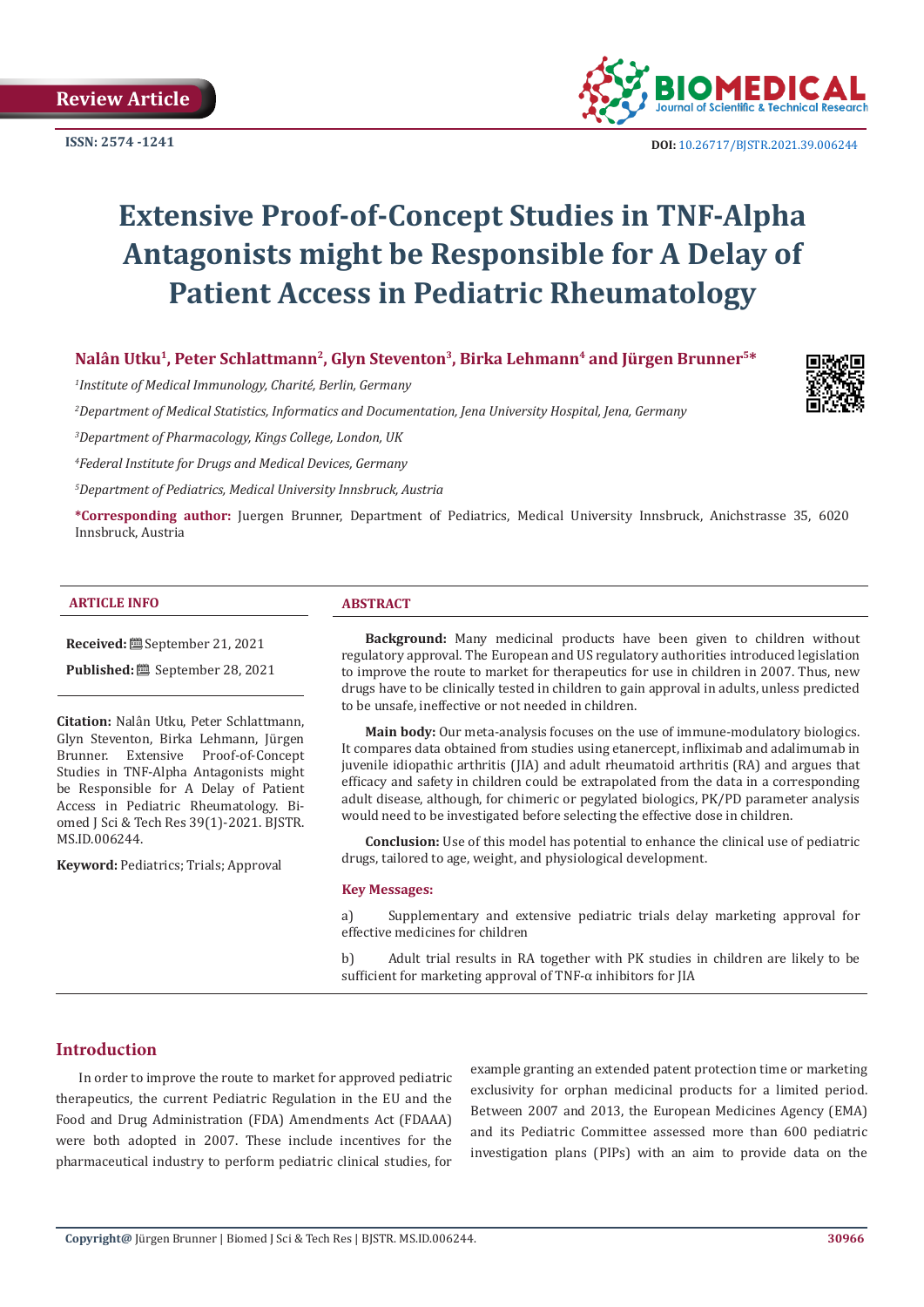efficacy and safety of medicines for diseases of children. After almost a decade of experience of PIPs, it seemed important to evaluate the usability of data derived from clinical trials for new medicinal products in children for marketing authorization. This is particularly important in order to understand the need for, and extent of, clinical studies for new drugs in children in the future. The aim of this study is to evaluate whether proof-of-concept clinical trials need to be carried out at the existing rate and frequency, and whether data to support the use of new drugs in children can be extrapolated from adult trials of equivalent indications with focus on rheumatology. This evaluation should help to outline new guidance for clinical trials for new drugs in children to prevent unnecessary extensive trials of 'me-too' drugs.

#### **Strategy**

The review compared the effects of immune-modulatory drugs in adults and children, selected using the following criteria:

**a)** Biologics in the same class to treat arthritis

**b)** Clinically tested for the same or a similar indication in children and adults

**c)** Subject to a PIP in children and approved for use in adults.

Drugs selected for this review are biologics targeting TNF-α including adalimumab, etanercept, golimumab, and infliximab.

#### **TNF-α Inhibitors Tested in Adults and Children**

Etanercept (Enbrel, Pfizer) is a soluble decoy receptor for TNF. It was the first TNF-α inhibitor launched for treatment of RA. The drug was FDA-approved in November 1998, and by the EMA in February 2000. It is approved for the treatment of RA, JIA, psoriatic arthritis, plaque psoriasis and ankylosing spondylitis [1] as the first biologic to treat JIA. Adalimumab (Humira, Abbot [now: AbbVie]) is a monoclonal anti-TNF-α inhibitor. It was the first fully human IgG1 protein to be approved by the FDA in December 2002. It was approved by the EMA in September 2003. Adalimumab is indicated for the treatment of RA, JIA, psoriatic arthritis, ankylosing spondylitis, Crohn's disease, psoriasis and ulcerative colitis [2]. It was approved for JIA in 2008. Golimumab (Simponi, Janssen Biotech) is a human anti-TNFα IgG1κ monoclonal antibody. Golimumab was approved in US and Canada as a treatment for RA, psoriatic arthritis, and spondylitis, and is undergoing regulatory review in the EU [3] for these indications. Golimumab missed the primary endpoint in JIA. Infliximab (Remicade, Janssen Biotech) is a chimeric monoclonal antibody directed against TNF-α which induces apoptosis in TNF-α-receptor + cells. Infliximab is only

approved for RA. It failed to meet primary endpoint in JIA and therefore has not been approved by the FDA in children for JIA. A waiver for the PIP was agreed in the EU. Infliximab is used off label in JIA as it has not been approved for this indication.

# **Search Strategy**

The search was focused on RA in adults and on JIA, prescribing information, clinical trials websites and the FDA and EMA websites in order to identify relevant study information [4-16]. Keywords employed for the searches: Adalimumab, etanercept, golimumab, infliximab; juvenile idiopathic arthritis, JIA, juvenile rheumatoid arthritis, JRA, systemic juvenile idiopathic arthritis, SJIA, polyarticular juvenile idiopathic arthritis, PJIA; pediatrics, children, adults; tumor necrosis factor inhibitors, TNF-α, phase III.

#### **Statistical Meta-Analysis**

Statistical analysis was performed using a logistic regression with random effects. The primary outcomes are the ACR50 and ACR70. The dependent variable is the number of patients who reach ACR50 or ACR70 based on the total number of patients treated. Independent variables are treatment, age group (children vs. adults) and time. Treatment is a categorical variable, which compares several treatment regimens with placebo. As not every study has a placebo control arm, we therefore performed an implicit comparison with placebo. The variance of the random effects takes the variability between studies into account. Moreover, as several time points within a study are considered, this model takes also within study correlation into account. The comparison aimed to reveal different treatment responses in children compared to adults. This comparison is quantified using the odds ratio with a 95% confidence interval. Additionally, the response probability adjusted for treatment and time is given with a 95% confidence interval for each group. Calculations were performed with prpc glimmix, SAS 9.4.

# **Results**

A comparative analysis using clinical and pharmacokinetic data was performed, based on data obtained from pivotal studies of biologics for the treatment of inflammation in children vs. adults and evaluated in terms of efficacy, safety and dose used. In total, one or two pivotal pediatric trials, and four to seven pivotal studies in adults for all biologics were identified. All drugs were given as either monotherapy or in combination with methotrexate, and either placebo-controlled or without control. The following section summarizes results (Tables 1-6) obtained from meta-analyses.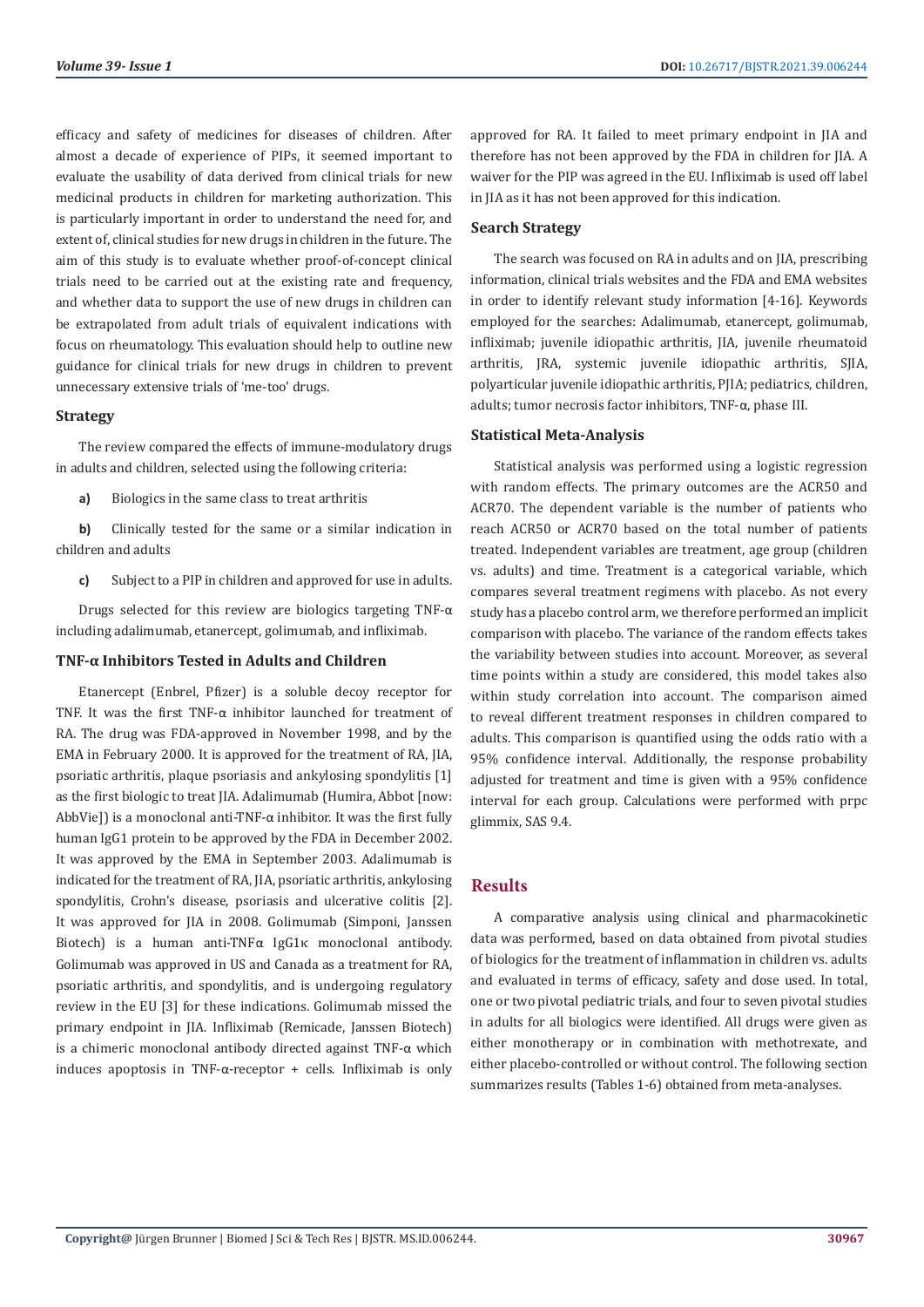| Table 1a: Comparison of clinical trials with etanercept in children and adults. |  |  |
|---------------------------------------------------------------------------------|--|--|
|                                                                                 |  |  |

|                                 |                                                                                       | <b>CHILDREN</b>                                                                                     |                                                                                                                | <b>ADULTS</b>  |                  |                                                                                                                  |                  |                                                                                                                                         |                                                                                                                                                 |                     |
|---------------------------------|---------------------------------------------------------------------------------------|-----------------------------------------------------------------------------------------------------|----------------------------------------------------------------------------------------------------------------|----------------|------------------|------------------------------------------------------------------------------------------------------------------|------------------|-----------------------------------------------------------------------------------------------------------------------------------------|-------------------------------------------------------------------------------------------------------------------------------------------------|---------------------|
| Study<br><b>Characteristics</b> |                                                                                       | Lovell, 2000                                                                                        |                                                                                                                | Moreland, 1999 |                  | Weinblatt, 1999                                                                                                  |                  | <b>Bathon, 2000</b>                                                                                                                     |                                                                                                                                                 | Klareskog, 2004     |
|                                 |                                                                                       | $IIA-I$                                                                                             |                                                                                                                | Study I        |                  | Study II                                                                                                         |                  | Study III                                                                                                                               |                                                                                                                                                 | Study IV            |
| Dosage                          |                                                                                       | $-0.4$ mg/Kg of body<br>weight subcutaneously<br>twice a week<br>(max. 25 mg per dose)<br>- Placebo | - 25 mg subcutaneous<br>injections twice a week<br>- 10mg subcutaneous<br>injections twice a week<br>- Placebo |                |                  | - 25 mg subcutaneous<br>injection twice a weekly<br>$+$ MTX (12.5-25 mg/wk)<br>- Placebo + MTX (12.5-25<br>mg/wk |                  | - 25 mg subcutaneous<br>injection twice a weekly<br>- 10 mg subcutaneous<br>injection twice a weekly<br>- Placebo + 7.5mg MTX<br>weekly | - 25 mg subcutaneously<br>twice a week<br>- 25 mg subcutaneously<br>twice a week + MTX (up<br>to 20 mg weekly)<br>- MTX (up to 20 mg<br>weekly) |                     |
| DMARDs during<br>study          |                                                                                       | Not permitted                                                                                       | Not permitted                                                                                                  |                |                  | Not permitted                                                                                                    |                  | Not permitted                                                                                                                           |                                                                                                                                                 | Not permitted       |
| Study duration                  | - open-label study: 3<br>months - double-blind<br>study: 4 months (or until<br>flare) |                                                                                                     | 6 months                                                                                                       |                |                  | 6 months                                                                                                         |                  | 12 months                                                                                                                               |                                                                                                                                                 | 6 months            |
| <b>ACR</b> results              | Week 12(OL), Week 16<br>(DB)                                                          |                                                                                                     |                                                                                                                | Week 24        |                  | Week 24                                                                                                          |                  | Week 48                                                                                                                                 |                                                                                                                                                 | Week 24             |
| ACR50 [%]                       | OL study                                                                              | 64 vs. Nd                                                                                           | 10 <sub>mg</sub>                                                                                               | 24 vs. 5       |                  |                                                                                                                  | 10 <sub>mg</sub> | 32 vs. 43                                                                                                                               | 25mg                                                                                                                                            | a 41 vs. 41         |
| drug vs. placebo                | DB study                                                                              | 72 vs. 23                                                                                           | $25 \text{ mg}$                                                                                                | 40 vs. 5       |                  | 39 vs. 3                                                                                                         | $25 \text{ mg}$  | 49 vs. 43                                                                                                                               | 25 mg +<br><b>MTX</b>                                                                                                                           | a 59 vs. 41         |
|                                 |                                                                                       |                                                                                                     |                                                                                                                |                |                  |                                                                                                                  |                  |                                                                                                                                         |                                                                                                                                                 |                     |
| ACR70 [%]                       | OL study                                                                              | 36 vs. Nd                                                                                           | 10 <sub>mg</sub>                                                                                               | 9 vs. 1        |                  |                                                                                                                  | $10 \text{ mg}$  | 16 vs. 22                                                                                                                               | 25mg                                                                                                                                            | a 17 vs. 15         |
| drug vs. placebo                | DB study                                                                              | 44 vs. 19                                                                                           | $25 \text{ mg}$                                                                                                | 15 vs. 1       | $15$ vs. $0$     |                                                                                                                  | 25 <sub>mg</sub> | 25 vs. 22                                                                                                                               | 25 mg +<br><b>MTX</b>                                                                                                                           | a 36 vs. 15         |
| <b>AEs and SAEs</b>             |                                                                                       |                                                                                                     |                                                                                                                |                |                  |                                                                                                                  |                  |                                                                                                                                         |                                                                                                                                                 |                     |
| Most frequently                 |                                                                                       | No. $(\%)$ of patients                                                                              | % Of adverse events                                                                                            |                |                  | % Of patients                                                                                                    |                  | No. (%) of patients                                                                                                                     |                                                                                                                                                 | No. (%) of patients |
|                                 |                                                                                       |                                                                                                     | 25 <sub>mg</sub>                                                                                               | 49             | 25 <sub>mg</sub> | 42                                                                                                               | $25 \text{ mg}$  | 77 (37)                                                                                                                                 | 25mg                                                                                                                                            | 46(21)              |
| Injection site<br>reaction      |                                                                                       | OL (39); DB (1); DB<br>plcbo. (1)                                                                   | 10 <sub>mg</sub>                                                                                               | 43             | placebo          | $\overline{7}$                                                                                                   | 10 <sub>mg</sub> | 63 (30)                                                                                                                                 | 25 mg +<br><b>MTX</b>                                                                                                                           | 23(10)              |
|                                 |                                                                                       |                                                                                                     | placebo                                                                                                        | 13             |                  |                                                                                                                  | placebo          | 16(7)                                                                                                                                   | placebo                                                                                                                                         | 4(2)                |
|                                 |                                                                                       |                                                                                                     | $25 \text{ mg}$                                                                                                | 14             | 25 <sub>mg</sub> | 20                                                                                                               | 25 <sub>mg</sub> | 46 (22)                                                                                                                                 | 25mg                                                                                                                                            | 34(15)              |
| Headache                        |                                                                                       | OL (20); n.a.; n.a.                                                                                 | $10 \text{ mg}$                                                                                                | 20             | placebo          | 17                                                                                                               | $10 \text{ mg}$  | 52 (25)                                                                                                                                 | 25 mg +<br><b>MTX</b>                                                                                                                           | 34 (15)             |
|                                 |                                                                                       |                                                                                                     | placebo                                                                                                        | 10             |                  |                                                                                                                  | placebo          | 59 (27)                                                                                                                                 | placebo                                                                                                                                         | 31(14)              |
| Upper                           |                                                                                       |                                                                                                     | 25 mg                                                                                                          | 33             |                  |                                                                                                                  | 25 mg            | 72 (35)                                                                                                                                 |                                                                                                                                                 |                     |
| respiratory tract               |                                                                                       | OL (35); n.a.; n.a.                                                                                 | 10 <sub>mg</sub>                                                                                               | 29             | n.a.             |                                                                                                                  | 10 <sub>mg</sub> | 57 (27)                                                                                                                                 | n.a.                                                                                                                                            |                     |
| infection                       |                                                                                       |                                                                                                     | placebo                                                                                                        | 16             |                  |                                                                                                                  | placebo          | 84 (39)                                                                                                                                 |                                                                                                                                                 |                     |
|                                 |                                                                                       |                                                                                                     | 25 <sub>mg</sub>                                                                                               | 10             | 25 <sub>mg</sub> | 14                                                                                                               | $25 \text{ mg}$  | 31(15)                                                                                                                                  |                                                                                                                                                 |                     |
| Rhinitis                        |                                                                                       | OL (16); n.a.; n.a.                                                                                 | 10 <sub>mg</sub>                                                                                               | 12             | placebo          | 3                                                                                                                | 10 <sub>mg</sub> | 36(17)                                                                                                                                  | n.a.                                                                                                                                            |                     |
|                                 |                                                                                       |                                                                                                     | placebo                                                                                                        | $11\,$         |                  |                                                                                                                  | placebo          | 30 (14)                                                                                                                                 |                                                                                                                                                 |                     |
|                                 |                                                                                       |                                                                                                     |                                                                                                                |                | 25 <sub>mg</sub> | 10                                                                                                               | 25 <sub>mg</sub> | 35(17)                                                                                                                                  | 25mg                                                                                                                                            | 22(10)              |
| Nausea                          |                                                                                       | OL (12); n.a.; n.a.                                                                                 |                                                                                                                | n.a.           | placebo          | 23                                                                                                               | 10 <sub>mg</sub> | 29(14)                                                                                                                                  | $25$ mg +<br><b>MTX</b>                                                                                                                         | 55 (24)             |
|                                 |                                                                                       |                                                                                                     |                                                                                                                |                |                  |                                                                                                                  | placebo          | 62 (29)                                                                                                                                 | placebo                                                                                                                                         | 73 (32)             |
|                                 |                                                                                       |                                                                                                     |                                                                                                                |                |                  |                                                                                                                  | 25 <sub>mg</sub> | 50 (23)                                                                                                                                 | 25mg                                                                                                                                            | 16(7)               |
| Rash                            |                                                                                       | OL (10); n.a.; n.a.                                                                                 |                                                                                                                | n.a.           |                  | n.a.                                                                                                             | 10 <sub>mg</sub> | 33 (16)                                                                                                                                 | $25$ mg +<br><b>MTX</b>                                                                                                                         | 23(10)              |
|                                 |                                                                                       |                                                                                                     |                                                                                                                |                |                  |                                                                                                                  |                  | 50(23)                                                                                                                                  | placebo                                                                                                                                         | 21(9)               |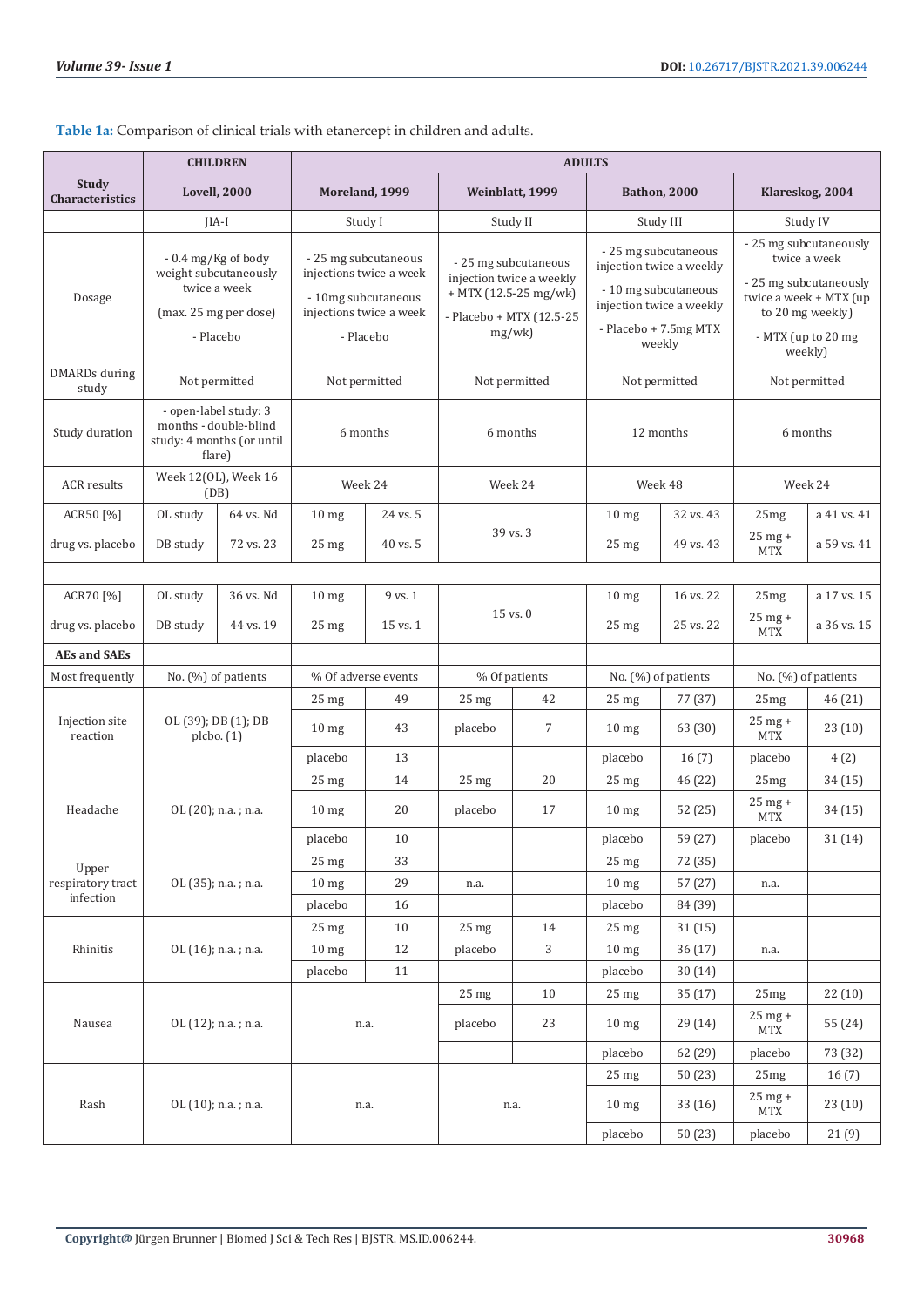| <b>Abbreviations:</b> |
|-----------------------|
| n.a: not available    |

OL: open label

DB: double-blind

MTX: Methotrexate

**Table 1b:** Pharmacology data of clinical trials with etanercept in children and adults.

|                            |                                                                                                                                                                                               |                                                                                            | CHILDREN (JIA) (4 to 17 years of age)                                                                     |                               | <b>ADULTS (RA)</b>                                                                                                                                                                                                                                                                                                                                 |                                                                                                                                                                                                                                                                                                                                                                                                                                                                                                                                                                                                                                                        |                  |                                                                         |          |                                                                                                                                    |                                                                                                                                                                                                                                                                    |                  |                                                                                                                                                                                                                |  |  |
|----------------------------|-----------------------------------------------------------------------------------------------------------------------------------------------------------------------------------------------|--------------------------------------------------------------------------------------------|-----------------------------------------------------------------------------------------------------------|-------------------------------|----------------------------------------------------------------------------------------------------------------------------------------------------------------------------------------------------------------------------------------------------------------------------------------------------------------------------------------------------|--------------------------------------------------------------------------------------------------------------------------------------------------------------------------------------------------------------------------------------------------------------------------------------------------------------------------------------------------------------------------------------------------------------------------------------------------------------------------------------------------------------------------------------------------------------------------------------------------------------------------------------------------------|------------------|-------------------------------------------------------------------------|----------|------------------------------------------------------------------------------------------------------------------------------------|--------------------------------------------------------------------------------------------------------------------------------------------------------------------------------------------------------------------------------------------------------------------|------------------|----------------------------------------------------------------------------------------------------------------------------------------------------------------------------------------------------------------|--|--|
| Pharma-<br>cology          |                                                                                                                                                                                               |                                                                                            |                                                                                                           |                               |                                                                                                                                                                                                                                                                                                                                                    | Etanercept is a dimeric soluble form of the p75 TNF receptor that can bind TNF molecules. Etanercept inhibits binding of TNF-α and TNF-beta<br>(lymphotoxin $\alpha$ [LT- $\alpha$ ]) to cell surface TNFRs, rendering TNF biologically inactive.                                                                                                                                                                                                                                                                                                                                                                                                      |                  |                                                                         |          |                                                                                                                                    |                                                                                                                                                                                                                                                                    |                  |                                                                                                                                                                                                                |  |  |
|                            |                                                                                                                                                                                               |                                                                                            |                                                                                                           |                               |                                                                                                                                                                                                                                                                                                                                                    | Etanercept can modulate biological responses that are induced or regulated by TNF, including expression of adhesion molecules responsible for<br>leukocyte migration (e.g., E-selectin, and to a lesser extent, intercellular adhesion molecule-1 [ICAM-1]), serum levels of cytokines (e.g., IL-6), and serum<br>levels of matrix metalloproteinase-3 (MMP-3 or stromelysin).                                                                                                                                                                                                                                                                         |                  |                                                                         |          |                                                                                                                                    |                                                                                                                                                                                                                                                                    |                  |                                                                                                                                                                                                                |  |  |
| PD                         |                                                                                                                                                                                               |                                                                                            |                                                                                                           |                               |                                                                                                                                                                                                                                                                                                                                                    | The dose is derived from the outcomes of controlled pivotal studies. Enbrel 25 mg administered twice weekly as a subcutaneous injection, is the<br>recommended dose for optimal therapeutic response in rheumatoid arthritis; alternatively 50 mg administered once weekly was been shown to be safe<br>and effective in a subsequent clinical study. 25 mg administered once weekly gives a slower response and maybe less effective.                                                                                                                                                                                                                 |                  |                                                                         |          |                                                                                                                                    |                                                                                                                                                                                                                                                                    |                  |                                                                                                                                                                                                                |  |  |
| Data<br>Source             |                                                                                                                                                                                               |                                                                                            | Lovell, 2000                                                                                              |                               | Moreland 1999                                                                                                                                                                                                                                                                                                                                      |                                                                                                                                                                                                                                                                                                                                                                                                                                                                                                                                                                                                                                                        |                  |                                                                         |          |                                                                                                                                    | Bathon 2000                                                                                                                                                                                                                                                        |                  |                                                                                                                                                                                                                |  |  |
| Hema-<br>tologic<br>Events |                                                                                                                                                                                               |                                                                                            |                                                                                                           |                               |                                                                                                                                                                                                                                                                                                                                                    | low peripheral-blood lymphocyte counts<br>(«1400 per cubic millimetre) than those<br>taking 25 mg etanercept (79% vs. 56%).<br>Non-recurrent neutropenia more frequently<br>No abnormalities in laboratory values in the etanercept<br>groups. C-reactive protein level, erythrocyte sedimentation<br>in the group receiving 25 mg etanercept<br>than in the MTX group (16% vs. 8%). Five<br>rate, platelet count, albumin level, and leukocyte count<br>patients (2 in MTX group, 1 in the 10 mg<br>returned to normal.<br>etanercept, and 2 in the 25 mg etanercept<br>group) had transient grade 3 neutropenia<br>(at least 500 but fewer than 1000 |                  |                                                                         |          |                                                                                                                                    |                                                                                                                                                                                                                                                                    |                  | Patients taking MTX more likely to have<br>neutrophils per cubic millimetre).                                                                                                                                  |  |  |
| Immu-<br>nology            | No patient had persistent elevations in<br>autoantibodies or had signs or symptoms of<br>another autoimmune disease. Two patients<br>positive for non-neutralizing antibody to<br>etanercept. |                                                                                            |                                                                                                           |                               | Non-neutralizing antibodies to etanercept were detected<br>in one patient. Regarding to the levels of antinuclear<br>antibodies and anticardiolipin antibodies, a small number<br>of patients in each group shifted from positive to negative<br>or from negative to positive test results, with no significant<br>differences between the groups. |                                                                                                                                                                                                                                                                                                                                                                                                                                                                                                                                                                                                                                                        |                  |                                                                         |          |                                                                                                                                    | Less than 3% of etanercept-treated patients<br>were positive intermittently on tests for<br>serum non-neutralizing antibodies against<br>etanercept, and the positive tests were not<br>associated with a decrease in the clinical<br>response or adverse effects. |                  |                                                                                                                                                                                                                |  |  |
|                            | PK<br>Data Source                                                                                                                                                                             | PI                                                                                         |                                                                                                           | Yim 2005                      | PI and EMA                                                                                                                                                                                                                                                                                                                                         |                                                                                                                                                                                                                                                                                                                                                                                                                                                                                                                                                                                                                                                        |                  |                                                                         |          | Zhou 2004                                                                                                                          |                                                                                                                                                                                                                                                                    |                  | Zhou 2005                                                                                                                                                                                                      |  |  |
|                            |                                                                                                                                                                                               | $0.4$ mg/<br>kg twice<br>weekly<br>(max.<br>$50$ mg/<br>week)<br>for up<br>to 18<br>weeks. | The pharmacokinetic data were<br>obtained from the clinical trial of<br>etanercept in paediatric patients | with severe polyarticular JRA |                                                                                                                                                                                                                                                                                                                                                    | Study I: 25<br>mg single<br>sc injection<br>in RA<br>patients                                                                                                                                                                                                                                                                                                                                                                                                                                                                                                                                                                                          |                  | Study II: 50 mg once<br>weekly or 25 mg twice<br>weekly in RA patients. |          | The single-dose and multiple-<br>dose pharmacokinetics of<br>dose sc, followed in 3 weeks<br>by 25 mg twice weekly for 6<br>months | etanercept in patients with RA<br>for 24 weeks. 25 mg etanercept                                                                                                                                                                                                   |                  | The single-dose<br>and multiple-dose<br>pharmacokinetics<br>of etanercept in<br>patients with RA<br>for 24 weeks. 25 mg<br>etanercept dose sc.<br>followed in 3 weeks<br>by 25 mg twice<br>weekly for 6 months |  |  |
|                            |                                                                                                                                                                                               |                                                                                            |                                                                                                           |                               |                                                                                                                                                                                                                                                                                                                                                    |                                                                                                                                                                                                                                                                                                                                                                                                                                                                                                                                                                                                                                                        | 50 <sub>mg</sub> | 25 <sub>mg</sub>                                                        |          |                                                                                                                                    |                                                                                                                                                                                                                                                                    | Dose<br>$(n=25)$ | Single- Multiple-<br>Dose<br>$(n=23)$                                                                                                                                                                          |  |  |
|                            | mean serum<br>concentration [µg/<br>$mL$ ]                                                                                                                                                    | 2.1<br>(range<br>of 0.7 to<br>4.3)                                                         |                                                                                                           |                               |                                                                                                                                                                                                                                                                                                                                                    |                                                                                                                                                                                                                                                                                                                                                                                                                                                                                                                                                                                                                                                        |                  |                                                                         |          | 2.7<br>(range<br>of 1.4 to<br>16.7)                                                                                                |                                                                                                                                                                                                                                                                    |                  |                                                                                                                                                                                                                |  |  |
|                            | Absorption<br>ka [1/h]                                                                                                                                                                        |                                                                                            |                                                                                                           |                               |                                                                                                                                                                                                                                                                                                                                                    |                                                                                                                                                                                                                                                                                                                                                                                                                                                                                                                                                                                                                                                        |                  |                                                                         |          |                                                                                                                                    |                                                                                                                                                                                                                                                                    |                  |                                                                                                                                                                                                                |  |  |
|                            | $C_{\rm ss, \, trough}$ [µg/mL]                                                                                                                                                               |                                                                                            | $0.4$ mg/<br>kg twice<br>weekly<br>$(mean \pm SD)$                                                        | 0.8 mg/kg once<br>weekly      | 0.028<br>Eta:                                                                                                                                                                                                                                                                                                                                      |                                                                                                                                                                                                                                                                                                                                                                                                                                                                                                                                                                                                                                                        |                  |                                                                         | Eta+MTX: |                                                                                                                                    |                                                                                                                                                                                                                                                                    |                  |                                                                                                                                                                                                                |  |  |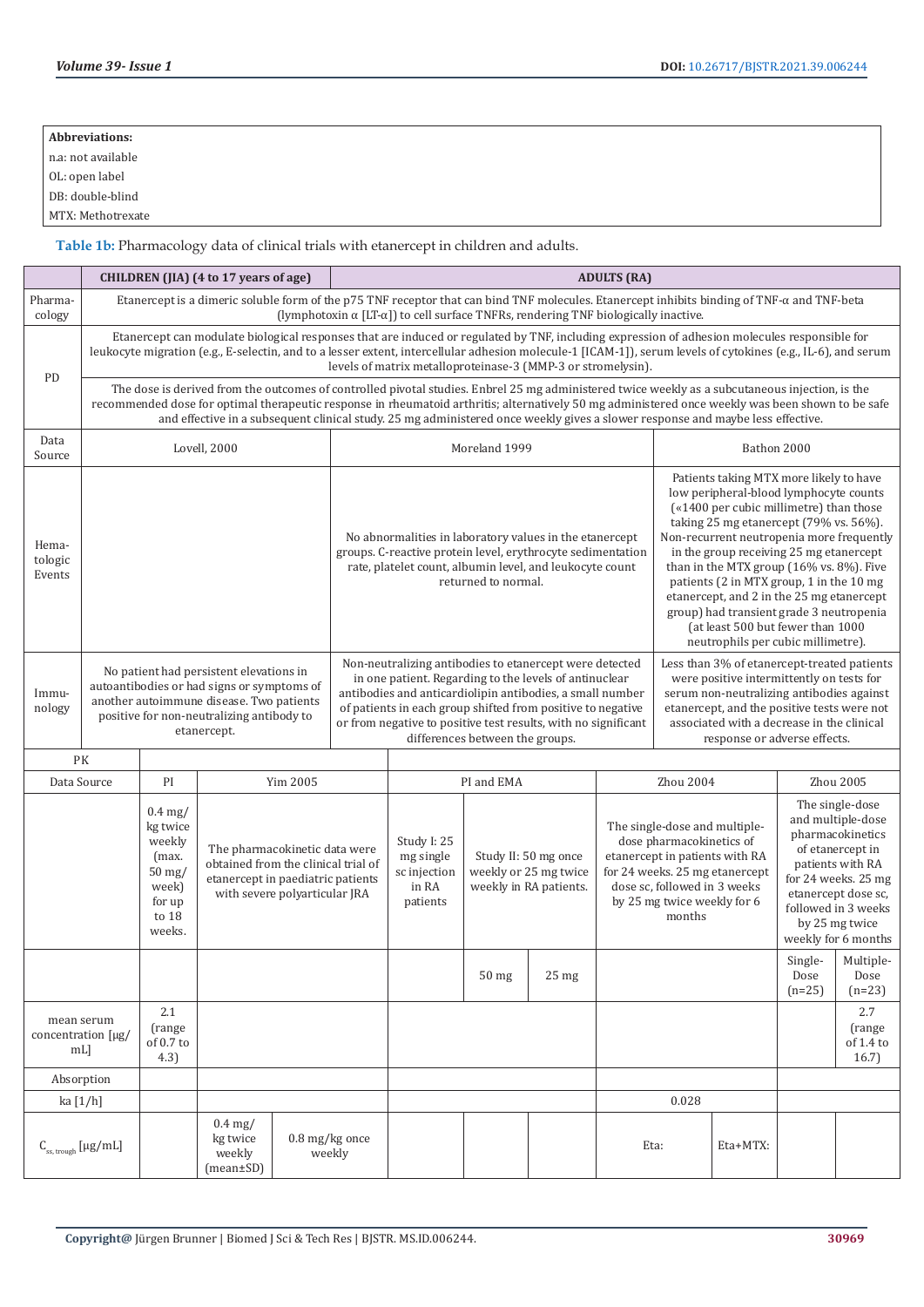|                                                               | $1.92 \pm 1.09$ | $(mean \pm SD)$                                                                             |                                    |               |               |      | $2.0 \pm 0.1$ | $2.26 \pm$<br>0.08 |                      |                      |
|---------------------------------------------------------------|-----------------|---------------------------------------------------------------------------------------------|------------------------------------|---------------|---------------|------|---------------|--------------------|----------------------|----------------------|
|                                                               |                 | $1.58 \pm 1.07$                                                                             |                                    |               |               |      |               |                    |                      |                      |
| $\textsf{C}_{\max}$ [µg/mL]                                   | $2.62 \pm 1.23$ | $2.92 \pm 1.41$                                                                             | $(mean \pm SD)$                    | $2.4 \pm 1.5$ | $2.6 \pm 1.2$ |      |               |                    | $1.072 \pm$<br>0.635 | $2.4 \pm 0.99$       |
|                                                               |                 |                                                                                             | $1.1\pm0.6$                        |               |               |      |               |                    |                      |                      |
| $\textsf{C}_{\min} \left[ \mu \textsf{g}/\textsf{mL} \right]$ |                 |                                                                                             |                                    | $1.2 + 0.7$   | $1.4 + 0.7$   |      |               |                    |                      |                      |
| $\rm T_{max}$ [h]                                             |                 |                                                                                             | $(mean \pm SD)$                    |               |               |      |               |                    | 69.2 $\pm$<br>33.8   | $32.1 \pm$<br>27.3   |
|                                                               |                 |                                                                                             | $69 \pm 34$                        |               |               |      |               |                    |                      |                      |
| average absolute<br>bioavailability [%]                       |                 |                                                                                             | 76                                 |               |               | 62.6 |               |                    |                      |                      |
| partial AUC [µg·h/<br>$mL$ ]                                  |                 |                                                                                             |                                    | 297±166       | 316±135       |      |               |                    | a201.7<br>± 94.3     | $a143.6 \pm$<br>57.2 |
| Distribution                                                  |                 |                                                                                             |                                    |               |               |      |               |                    |                      |                      |
| $\rm V_{ss}$ [L]                                              | 7.88            |                                                                                             | $10.4$ (for<br>a 70 kg<br>subject) |               |               |      |               |                    |                      |                      |
| $V_c$ [L]                                                     |                 |                                                                                             |                                    |               |               | 5.97 |               |                    |                      |                      |
| $V_{p}$ [L]                                                   |                 |                                                                                             |                                    |               |               | 2.05 |               |                    |                      |                      |
| Elimination                                                   |                 |                                                                                             |                                    |               |               |      |               |                    |                      |                      |
| $C_{1}$ [mL/h]                                                |                 | (Calculated for a subject with<br>BSA 1.071 m2 and body weight<br>30.8 kg (median values)): | $(mean \pm SD)$                    |               |               | 72   |               |                    |                      |                      |
|                                                               |                 | Female: 57.6 / Male: 77.2                                                                   | $160 \pm 80$                       |               |               |      |               |                    |                      |                      |
| $Q$ [mL/h]                                                    |                 |                                                                                             |                                    |               |               | 65   |               |                    |                      |                      |
| half-life [days]                                              |                 | (calculated for a subject weighing<br>$30.8$ kg):                                           | $(mean \pm SD)$                    |               |               |      |               |                    | $102.3 \pm$<br>30.1  | $93.7 \pm$<br>18.6   |
|                                                               |                 | Female: $\sim$ 4 / Male: $\sim$ 3                                                           | $102 \pm 30$                       |               |               |      |               |                    |                      |                      |

Abbreviations:

PD: Pharmacodynamics

PK: Pharmacokinetics

ka: First-order absorption rate constant

 $\mathsf{C}_{\mathrm{ss,\,trough}}$  : steady-state trough concentration

 $C_{\text{max}}$ : Maximum serum concentration

 $C_{\text{min}}$ : Minimum serum concentration

 $T_{\text{max}}$ : Time to reach the maximum concentration

V<sub>ss</sub>: Distribution volume

 $V_c$ : Volume of distribution in the central compartment

 $\mathrm{V}_\mathrm{p}$ : Volume of distribution in the peripheral compartment

 $C_{i}$ : Clearance

Q: Intercompartment clearance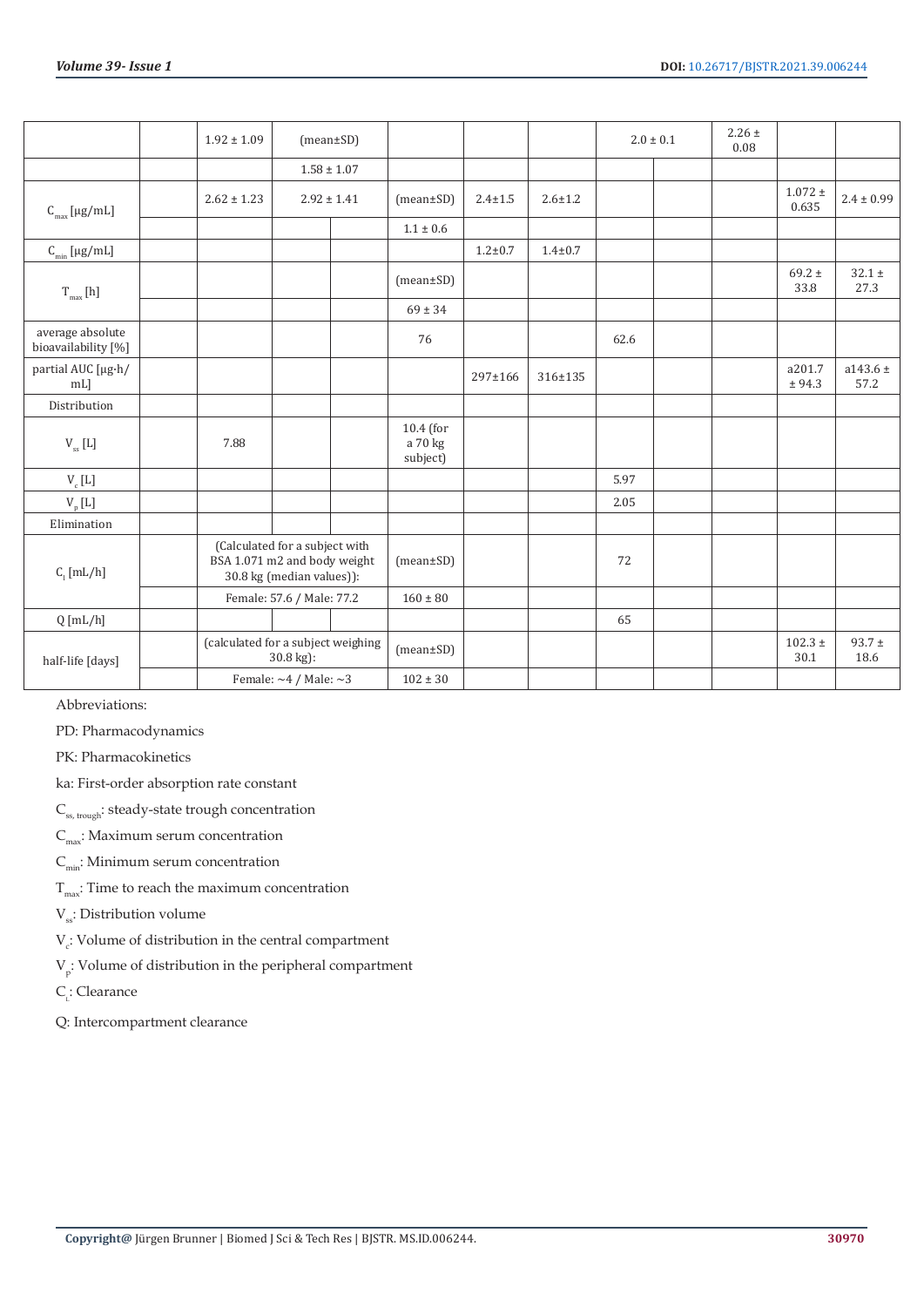**Table 2a:** Comparison of clinical trials with adalimumab in children and adults.

|                                                 | <b>CHILDREN</b>                                                                                                  |                                                     |             |                                                                                                      |                   | <b>ADULTS</b>                                                                                           |                     |                                                                                                                                     |                     |                                                                                                                 |                                    |                                          |                                                                         |
|-------------------------------------------------|------------------------------------------------------------------------------------------------------------------|-----------------------------------------------------|-------------|------------------------------------------------------------------------------------------------------|-------------------|---------------------------------------------------------------------------------------------------------|---------------------|-------------------------------------------------------------------------------------------------------------------------------------|---------------------|-----------------------------------------------------------------------------------------------------------------|------------------------------------|------------------------------------------|-------------------------------------------------------------------------|
| Study<br>Charac-<br>teristics                   |                                                                                                                  | Lovell, 2008                                        |             |                                                                                                      | Kingsbury, 2014   |                                                                                                         | Weinblatt, 2003     |                                                                                                                                     | Van de Putte, 2004  |                                                                                                                 | Keystone, 2004                     |                                          | Furst, 2003                                                             |
|                                                 |                                                                                                                  | PJIA-I                                              |             | PJIA-II                                                                                              |                   |                                                                                                         | $RA-I$              |                                                                                                                                     | RA-II               | RA-III                                                                                                          |                                    |                                          | RA-IV                                                                   |
| Dosage                                          | - Subcutaneous injection 24<br>mg/m <sup>2</sup> body-surface area<br>(max. 40 mg)<br>$±$ MTX<br>- Placebo ± MTX |                                                     |             | - Subcutaneous<br>injection 24 mg/m <sup>2</sup><br>every other week<br>(max. 20 mg/dose)<br>$±$ MTX |                   | - Subcutaneous<br>injections 20 mg,<br>40 mg, or 80 mg<br>every other week<br>+ MTX.<br>- Placebo + MTX |                     | - Subcutaneous<br>injections 20 mg<br>every other week,<br>20 mg weekly, 40<br>mg every other<br>week, 40 mg weekly,<br>or placebo. |                     | - Subcutaneous injections at<br>40 mg every other week +<br>MTX or<br>20 mg every week + MTX<br>- Placebo + MTX |                                    |                                          | - Subcutaneous<br>injections 40<br>mg every other<br>week.<br>- Placebo |
| <b>NSAIDs</b><br>and/or<br>cortico-<br>steroids | Permitted                                                                                                        |                                                     |             | Permitted; No<br><b>DMARDs</b>                                                                       |                   | Permitted; No<br><b>DMARDs</b>                                                                          |                     | Allowed before the<br>study. No DMARDs                                                                                              |                     | Permitted; No DMARDs                                                                                            |                                    | Permitted;<br><b>DMARDs</b><br>permitted |                                                                         |
| Study<br>dura-<br>tion                          |                                                                                                                  | - open label study: 16 weeks                        |             | Up to 120 weeks                                                                                      |                   |                                                                                                         | 24 weeks            |                                                                                                                                     | 26 weeks            | 52 weeks                                                                                                        |                                    |                                          | 24 weeks                                                                |
|                                                 |                                                                                                                  | - double blind study: 32 weeks.<br>(Total 48 weeks) |             | open-label study                                                                                     |                   |                                                                                                         |                     |                                                                                                                                     |                     |                                                                                                                 |                                    |                                          |                                                                         |
| ACR<br>results                                  |                                                                                                                  | Week 16(OL), Week 48 (DB)a                          |             | at weeks 12, 24, 60,<br>and 96                                                                       | Observed analysis |                                                                                                         | Week 24             |                                                                                                                                     | Week 26             |                                                                                                                 | Week 24 and week 52                |                                          | Week 24                                                                 |
| ACR50<br>[%]                                    | <b>OL</b><br>$+MTX$                                                                                              |                                                     | 91 vs. n.a. | Week<br>12                                                                                           | 90                | $20$ mg                                                                                                 | 22 vs. 5            | 20mg<br>every<br>other<br>week.                                                                                                     | 20 vs. 9            |                                                                                                                 | w24/40mg                           | 81 vs.<br>19                             |                                                                         |
| drug vs.<br>placebo                             | $OL -$<br><b>MTX</b>                                                                                             |                                                     | 64 vs. n.a. | Week<br>24                                                                                           | 83                | 40 mg                                                                                                   | 37 vs. 5            | 20mg<br>wkly.                                                                                                                       | 23 vs. 9            |                                                                                                                 | w24 / 20mg                         | 87 vs.<br>19                             | 28.9 vs. 11.3                                                           |
|                                                 | DB<br>$+MTX$                                                                                                     |                                                     | 63 vs. 38   | Week<br>60                                                                                           | 80                | $80 \text{ mg}$                                                                                         | 31 vs. 5            | 40mg<br>e.o.w.                                                                                                                      | 25 vs. 9            |                                                                                                                 | w <sub>52</sub> / 40 <sub>mg</sub> | 86 vs.<br>19                             |                                                                         |
|                                                 | DB<br>$-MTX$                                                                                                     |                                                     | 53 vs. 32   | Week<br>96                                                                                           | 92                |                                                                                                         |                     | 40mg<br>wkly.                                                                                                                       | 36 vs. 9            |                                                                                                                 | w52 / 20mg                         | 80 vs.<br>19                             |                                                                         |
| ACR70<br>[%]                                    | OL<br>$+MTX$                                                                                                     |                                                     | 71 vs. n.a. | Week<br>12                                                                                           | 61                | $20$ mg                                                                                                 | 7 vs. 3             | 20mg<br>every<br>other<br>week.                                                                                                     | 9 vs. 2             | w24/40mg                                                                                                        |                                    | 43 vs. 5                                 |                                                                         |
| drug vs.<br>placebo                             | $OL -$<br><b>MTX</b>                                                                                             |                                                     | 46 vs. n.a. | Week<br>24                                                                                           | 73                | $40$ mg                                                                                                 | 18 vs. 3            | 20mg<br>wkly.                                                                                                                       | 11 vs. 2            | w24/20mg                                                                                                        |                                    | 37 vs. 5                                 | 14.8 vs. 3.5                                                            |
|                                                 | $\rm DB$<br>$+{\rm MTX}$                                                                                         |                                                     | 63 vs. 27   | Week<br>60                                                                                           | 70                | <b>80 mg</b>                                                                                            | 14 vs. 3            | 40mg<br>every<br>other<br>week                                                                                                      | 14 vs. 2            |                                                                                                                 | w52 / 40mg                         | 48 vs. 9                                 |                                                                         |
|                                                 | $\rm DB$<br>$\mathord{\text{-}\mathrm{MTX}}$                                                                     |                                                     | 47 vs. 29   | Week<br>96                                                                                           | 77                |                                                                                                         |                     | $40mg$<br>wkly.                                                                                                                     | 19 vs. 2            |                                                                                                                 | w52 / 20mg                         | 44 vs. 9                                 |                                                                         |
| AEs and<br>AEs                                  |                                                                                                                  |                                                     |             |                                                                                                      |                   |                                                                                                         |                     |                                                                                                                                     |                     |                                                                                                                 |                                    |                                          |                                                                         |
| Most<br>fre-<br>quently                         |                                                                                                                  | No. (%) of patients                                 |             | No. (%) of patients                                                                                  |                   |                                                                                                         | No. (%) of patients |                                                                                                                                     | No. (%) of patients |                                                                                                                 | No. (%) of patients                |                                          | No. (%) of<br>patients                                                  |
|                                                 |                                                                                                                  | Placebo+MTX                                         | 57 (3.8)    |                                                                                                      |                   | Placebo                                                                                                 | $\boldsymbol{0}$    | Placebo                                                                                                                             | 1(0.9)              | Placebo                                                                                                         |                                    | 48 (24)                                  | Placebo                                                                 |
| Injec-                                          |                                                                                                                  | Placebo-MTX                                         | 20(1.9)     |                                                                                                      |                   | $20$ mg                                                                                                 | 3(4.3)              | Ada<br>groups                                                                                                                       | 46(10.6)            | $20$ mg                                                                                                         |                                    | 47 (22.2)                                | 40 mg                                                                   |
| tion site                                       |                                                                                                                  | $OL + MTX$                                          | 142(5.2)    | 4(12.5)                                                                                              |                   | $40$ mg                                                                                                 | 1(1.5)              |                                                                                                                                     |                     | 40 mg                                                                                                           |                                    | 54 (26.1)                                |                                                                         |
| reaction                                        |                                                                                                                  | OL-MTX                                              | 166(5.7)    |                                                                                                      |                   | 80 mg                                                                                                   | 8(11)               |                                                                                                                                     |                     |                                                                                                                 |                                    |                                          |                                                                         |
|                                                 |                                                                                                                  | $\texttt{DB} + \texttt{MTX}$                        | 73 (4.0)    |                                                                                                      |                   |                                                                                                         |                     |                                                                                                                                     |                     |                                                                                                                 |                                    |                                          |                                                                         |
|                                                 |                                                                                                                  | DB-MTX                                              | 71 (4.9)    |                                                                                                      |                   |                                                                                                         |                     |                                                                                                                                     |                     |                                                                                                                 |                                    |                                          |                                                                         |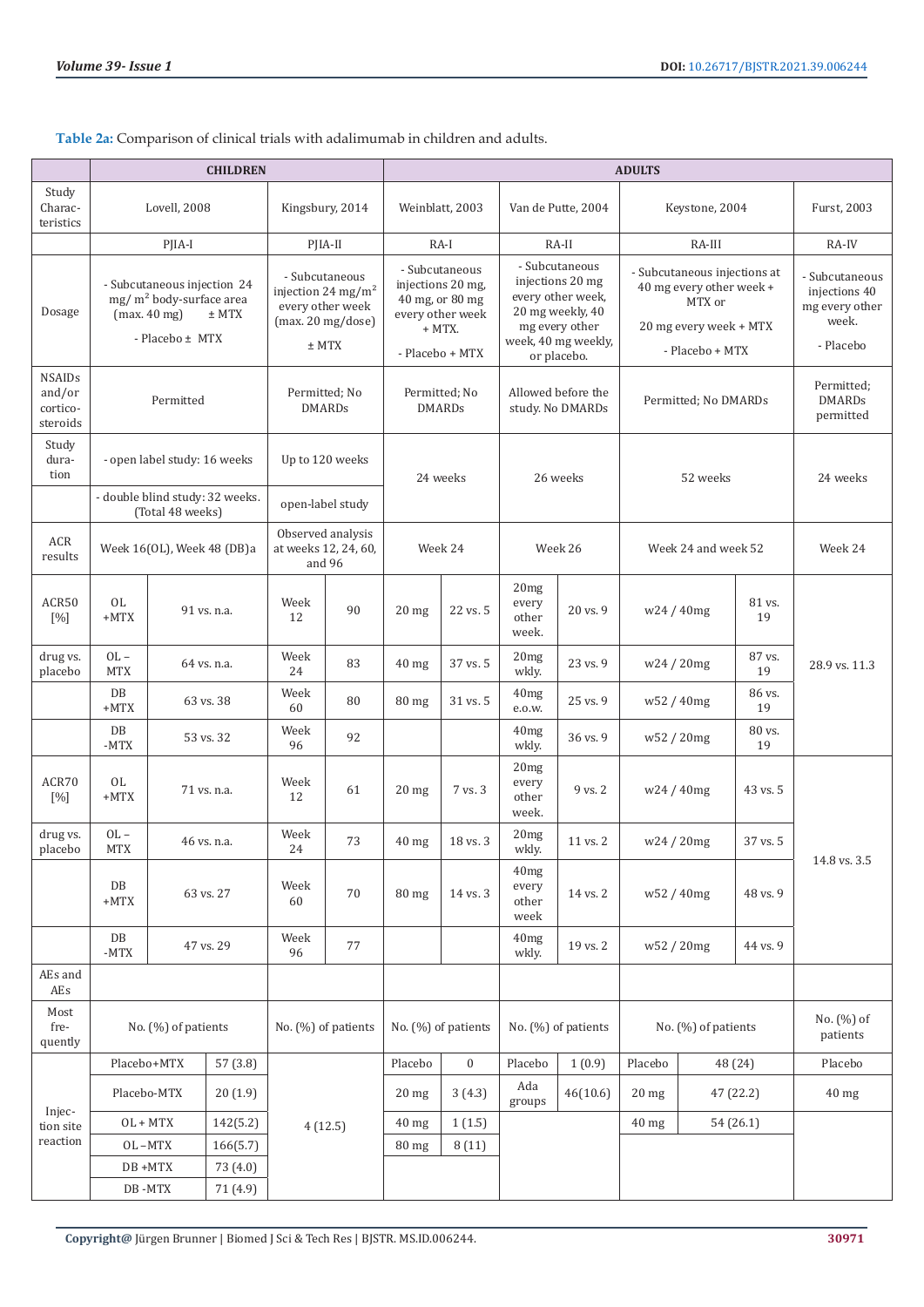| Upper                   | Placebo+MTX | 5(0.3)  |       | Placebo         | 6(9.7)       | Placebo       | n.a. | Placebo         | 27(13.5) | Placebo         |
|-------------------------|-------------|---------|-------|-----------------|--------------|---------------|------|-----------------|----------|-----------------|
|                         | Placebo-MTX | 6(0.6)  |       | $20 \text{ mg}$ | 14<br>(20.3) | Ada<br>groups | n.a. | $20$ mg         | 41(19.3) | $40 \text{ mg}$ |
| respi-<br>ratory        | $OL + MTX$  | 9(0.3)  | 6(19) | $40$ mg         | 10<br>(14.9) |               |      | $40 \text{ mg}$ | 41(19.8) |                 |
| tract<br>infec-<br>tion | OL-MTX      | 11(0.4) |       | $80 \text{ mg}$ | 16<br>(21.9) |               |      |                 |          |                 |
|                         | DB +MTX     | 6(0.3)  |       |                 |              |               |      |                 |          |                 |
|                         | DB-MTX      | 6(0.4)  |       |                 |              |               |      |                 |          |                 |

**Table 2b:** Pharmacology data of clinical trials with adalimumab in children and adults.

|                       | CHILDREN (JIA) (4 to 17 years of age)                                                                                                                                                                                                                                                                 |                         | <b>ADULTS (RA)</b> |                                                                                                                                                        |                                                                                                                                                                                                                                                                                                                                                                                                                                                                                                                                                                                                                                                                                                                                               |                                                                                                                                                                                                                                                                                                         |  |  |
|-----------------------|-------------------------------------------------------------------------------------------------------------------------------------------------------------------------------------------------------------------------------------------------------------------------------------------------------|-------------------------|--------------------|--------------------------------------------------------------------------------------------------------------------------------------------------------|-----------------------------------------------------------------------------------------------------------------------------------------------------------------------------------------------------------------------------------------------------------------------------------------------------------------------------------------------------------------------------------------------------------------------------------------------------------------------------------------------------------------------------------------------------------------------------------------------------------------------------------------------------------------------------------------------------------------------------------------------|---------------------------------------------------------------------------------------------------------------------------------------------------------------------------------------------------------------------------------------------------------------------------------------------------------|--|--|
| Pharmacol-<br>ogy     | Blocks interaction of human TNF- $\alpha$ with receptors and modulates biological responses induced or regulated by TNF (changes in the levels of<br>adhesion molecules responsible for leukocyte migration (ELAM-1, VCAM-1, and ICAM-1 with an IC50 of 1-2 X 10-10M). It does not bind or inactivate | lymphotoxin (TNF-beta). |                    |                                                                                                                                                        |                                                                                                                                                                                                                                                                                                                                                                                                                                                                                                                                                                                                                                                                                                                                               |                                                                                                                                                                                                                                                                                                         |  |  |
| PD                    | - Decrease in levels of acute phase reactants of inflammation (C-reactive protein (CRPJ and erythrocyte sedimentation rate (ESRJ) and serum                                                                                                                                                           | cytokines (IL-6).       |                    |                                                                                                                                                        |                                                                                                                                                                                                                                                                                                                                                                                                                                                                                                                                                                                                                                                                                                                                               |                                                                                                                                                                                                                                                                                                         |  |  |
|                       | - Decrease in serum levels of matrix metalloproteinases (MMP-1 and MMP-3) that produce tissue remodelling responsible for cartilage destruction.                                                                                                                                                      |                         |                    |                                                                                                                                                        |                                                                                                                                                                                                                                                                                                                                                                                                                                                                                                                                                                                                                                                                                                                                               |                                                                                                                                                                                                                                                                                                         |  |  |
| Data Source           | Lovell 2008                                                                                                                                                                                                                                                                                           | Kingsbury 2014          | Weinblatt 2003     | Van de Putte<br>2004                                                                                                                                   | Keystone 2004                                                                                                                                                                                                                                                                                                                                                                                                                                                                                                                                                                                                                                                                                                                                 | <b>Furst 2003</b>                                                                                                                                                                                                                                                                                       |  |  |
| Hematologic<br>Events |                                                                                                                                                                                                                                                                                                       |                         |                    | The hematocrit value,<br>haemoglobin concentration,<br>and percentage of lymphocytes<br>showed increases, and the platelet<br>count showed a decrease. | Adalimumab<br>therapy was<br>associated with<br>statistically sig-<br>nificant decreas-<br>es (compared<br>with baseline<br>values) in the<br>mean white<br>blood cell count,<br>platelet count,<br>and neutrophil<br>percentage, as<br>well as statis-<br>tically signifi-<br>cant increases<br>(compared with<br>baseline values)<br>in the mean<br>haemoglobin<br>concentration,<br>hematocrit, and<br>lymphocyte<br>percentage (data<br>not shown),<br>with all of these<br>indices moving<br>toward more<br>normal values.<br>In the placebo<br>group, changes<br>in all of these pa-<br>rameters were of<br>less magnitude<br>and were not<br>statistically sig-<br>nificant for the<br>platelet count<br>and lymphocyte<br>percentage. | Mean<br>changes in<br>haematology<br>values were<br>comparable<br>between the<br>adalimumab<br>and placebo<br>groups.<br>Overall, the<br>mean chang-<br>es for all<br>biochemis-<br>try variables<br>were small<br>and were<br>comparable<br>for patients<br>treated with<br>adalimumab<br>and placebo. |  |  |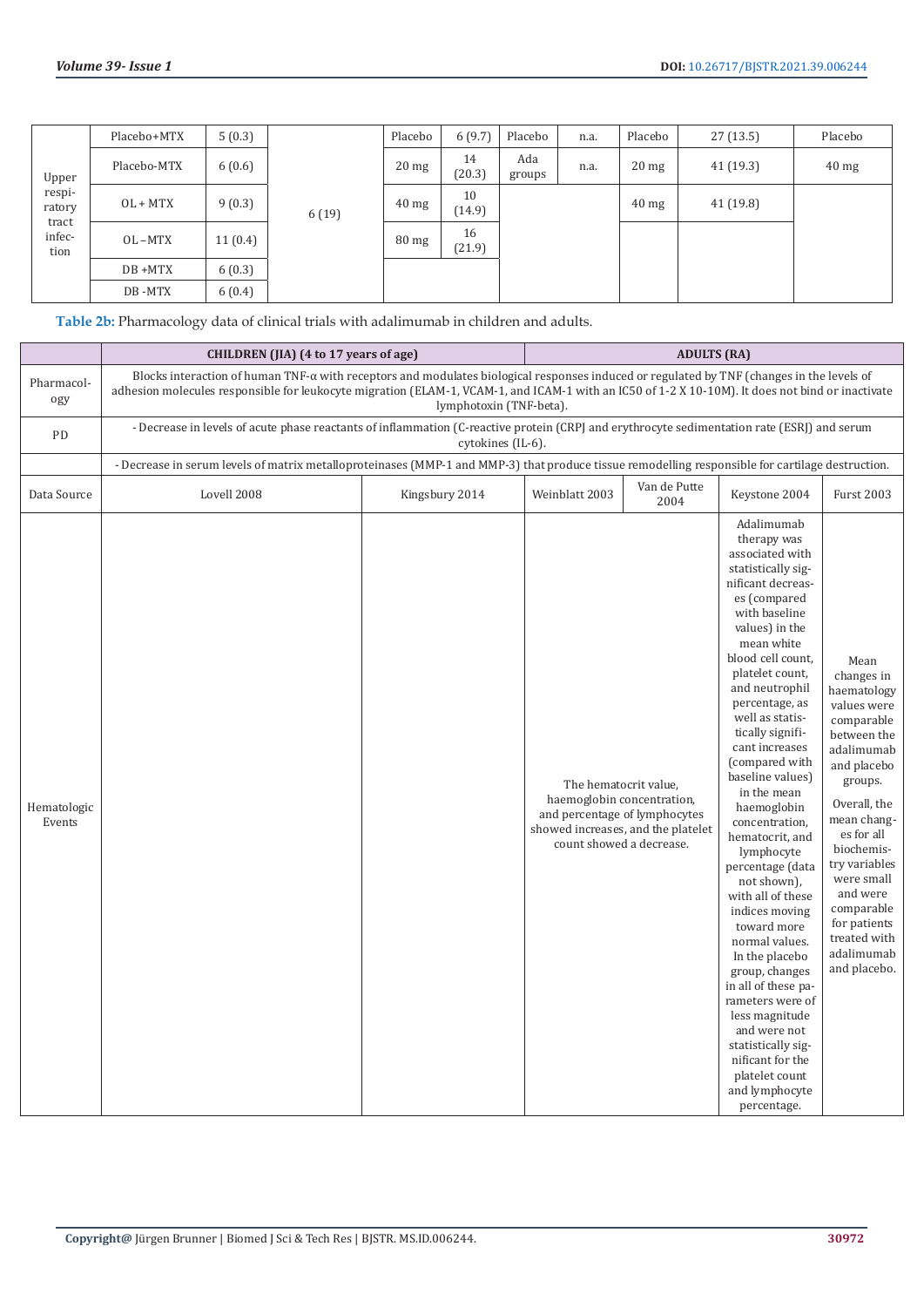| Immunology                                        | 16% patients had at least one positive test<br>for anti-adalimumab antibody during the<br>open-label and double-blind phases: 6%<br>receiving MTX and 26% not receiving MTX.<br>Development of anti-adalimumab antibody did<br>not lead to a greater rate of discontinuation of<br>the study drug. |      |              |                | Among the 15 patients<br>who had samples for<br>pharmacokinetic analysis,<br>only one patient (6.7 %)<br>developed AAA+ during<br>the 24 weeks that were<br>evaluated. |                                                                  | Over the course<br>of the study,<br>12% of adalim-<br>umab treated<br>patients tested<br>positive for<br>antibodies<br>against adalim-<br>umab; however,<br>there were no<br>differences in<br>the pattern or<br>frequency of<br>adverse events<br>between pa-<br>tients with or<br>without these<br>antibodies | Two patients<br>in the group<br>receiving<br>adalimumab<br>40 mg every<br>other week, 1<br>patient in the<br>group receiving<br>adalimumab 20<br>mg weekly, and<br>1 patient in the<br>placebo group<br>were positive for<br>anti-adalimumab<br>antibodies on at<br>least 1 occasion. |  |  |
|---------------------------------------------------|----------------------------------------------------------------------------------------------------------------------------------------------------------------------------------------------------------------------------------------------------------------------------------------------------|------|--------------|----------------|------------------------------------------------------------------------------------------------------------------------------------------------------------------------|------------------------------------------------------------------|-----------------------------------------------------------------------------------------------------------------------------------------------------------------------------------------------------------------------------------------------------------------------------------------------------------------|---------------------------------------------------------------------------------------------------------------------------------------------------------------------------------------------------------------------------------------------------------------------------------------|--|--|
| PK                                                |                                                                                                                                                                                                                                                                                                    |      |              |                |                                                                                                                                                                        |                                                                  |                                                                                                                                                                                                                                                                                                                 |                                                                                                                                                                                                                                                                                       |  |  |
| Data Source                                       | $\mathbf{PI}$                                                                                                                                                                                                                                                                                      |      |              | Kingsbury 2014 |                                                                                                                                                                        | $\mathbf{PI}$                                                    |                                                                                                                                                                                                                                                                                                                 | Nestorov 2005                                                                                                                                                                                                                                                                         |  |  |
|                                                   |                                                                                                                                                                                                                                                                                                    |      |              |                |                                                                                                                                                                        | In RA patients receiving 40 mg                                   |                                                                                                                                                                                                                                                                                                                 | PK data for adalimumab have<br>been published in RA patients<br>and are summarized in this<br>review.                                                                                                                                                                                 |  |  |
|                                                   |                                                                                                                                                                                                                                                                                                    |      |              |                |                                                                                                                                                                        | HUMIRA every other week                                          |                                                                                                                                                                                                                                                                                                                 | Adalimumab is administered<br>subcutaneously (sc) by a 40 mg<br>uniform multiple dosing every<br>other week.                                                                                                                                                                          |  |  |
|                                                   | 20 <sub>mg</sub><br>monotherapy                                                                                                                                                                                                                                                                    | 6.8  | Monotherapy: |                | Ada+MTX:                                                                                                                                                               | monotherapy                                                      | 5                                                                                                                                                                                                                                                                                                               | $5.5 \pm 2.5$                                                                                                                                                                                                                                                                         |  |  |
| mean serum<br>concentra-                          | $20$ mg +<br>methotrexate                                                                                                                                                                                                                                                                          | 10.9 |              |                |                                                                                                                                                                        | with<br>methotrexate                                             | $8 - 9$                                                                                                                                                                                                                                                                                                         |                                                                                                                                                                                                                                                                                       |  |  |
| tion [µg/<br>mL                                   | 40 mg<br>monotherapy                                                                                                                                                                                                                                                                               | 6.6  | 6            |                | $7 - 8$                                                                                                                                                                |                                                                  |                                                                                                                                                                                                                                                                                                                 |                                                                                                                                                                                                                                                                                       |  |  |
|                                                   | $40$ mg +<br>methotrexate                                                                                                                                                                                                                                                                          | 8.1  |              |                |                                                                                                                                                                        |                                                                  |                                                                                                                                                                                                                                                                                                                 |                                                                                                                                                                                                                                                                                       |  |  |
| Absorption                                        |                                                                                                                                                                                                                                                                                                    |      |              |                |                                                                                                                                                                        | Single 40 mg subcutaneous<br>injection to healthy adult subjects |                                                                                                                                                                                                                                                                                                                 |                                                                                                                                                                                                                                                                                       |  |  |
| ka $[1/h]$                                        |                                                                                                                                                                                                                                                                                                    |      |              |                |                                                                                                                                                                        |                                                                  |                                                                                                                                                                                                                                                                                                                 |                                                                                                                                                                                                                                                                                       |  |  |
| $C_{\rm ss, \,trough}$ [µg/<br>mL]                |                                                                                                                                                                                                                                                                                                    |      |              |                |                                                                                                                                                                        |                                                                  |                                                                                                                                                                                                                                                                                                                 |                                                                                                                                                                                                                                                                                       |  |  |
| $C_{\rm max}$ [µg/mL]                             |                                                                                                                                                                                                                                                                                                    |      |              |                |                                                                                                                                                                        | $4.7 \pm 1.6$                                                    |                                                                                                                                                                                                                                                                                                                 | $7.7 \pm 3.4$                                                                                                                                                                                                                                                                         |  |  |
| $_{\text{Cmin}}$ [µg/mL]                          |                                                                                                                                                                                                                                                                                                    |      |              |                |                                                                                                                                                                        |                                                                  |                                                                                                                                                                                                                                                                                                                 | $3.8 \pm 2.1$                                                                                                                                                                                                                                                                         |  |  |
| $\rm T_{max}$ [h]                                 |                                                                                                                                                                                                                                                                                                    |      |              |                |                                                                                                                                                                        | $131 \pm 56$                                                     |                                                                                                                                                                                                                                                                                                                 | $90 \pm 48$                                                                                                                                                                                                                                                                           |  |  |
| average<br>absolute bio-<br>availability<br>$[%]$ |                                                                                                                                                                                                                                                                                                    |      |              |                |                                                                                                                                                                        | 64                                                               |                                                                                                                                                                                                                                                                                                                 |                                                                                                                                                                                                                                                                                       |  |  |
| $\text{AUC}_{0:\text{T}}$ [mg<br>$h/L$ ]          |                                                                                                                                                                                                                                                                                                    |      |              |                |                                                                                                                                                                        |                                                                  |                                                                                                                                                                                                                                                                                                                 | $1830 \pm 850$                                                                                                                                                                                                                                                                        |  |  |
|                                                   |                                                                                                                                                                                                                                                                                                    |      |              |                |                                                                                                                                                                        |                                                                  |                                                                                                                                                                                                                                                                                                                 |                                                                                                                                                                                                                                                                                       |  |  |
| Distribution                                      |                                                                                                                                                                                                                                                                                                    |      |              |                |                                                                                                                                                                        |                                                                  |                                                                                                                                                                                                                                                                                                                 |                                                                                                                                                                                                                                                                                       |  |  |
| $V_{ss}$ [L]                                      |                                                                                                                                                                                                                                                                                                    |      |              |                |                                                                                                                                                                        | 4.7 to 6                                                         |                                                                                                                                                                                                                                                                                                                 |                                                                                                                                                                                                                                                                                       |  |  |
| $V_c$ [L]                                         |                                                                                                                                                                                                                                                                                                    |      |              |                |                                                                                                                                                                        |                                                                  |                                                                                                                                                                                                                                                                                                                 |                                                                                                                                                                                                                                                                                       |  |  |
| $V_{p}$ [L]                                       |                                                                                                                                                                                                                                                                                                    |      |              |                |                                                                                                                                                                        |                                                                  |                                                                                                                                                                                                                                                                                                                 |                                                                                                                                                                                                                                                                                       |  |  |
| Elimination                                       |                                                                                                                                                                                                                                                                                                    |      |              |                |                                                                                                                                                                        |                                                                  |                                                                                                                                                                                                                                                                                                                 |                                                                                                                                                                                                                                                                                       |  |  |
| Cl [mL/h]                                         | $\epsilon$                                                                                                                                                                                                                                                                                         |      |              |                |                                                                                                                                                                        | 12                                                               |                                                                                                                                                                                                                                                                                                                 |                                                                                                                                                                                                                                                                                       |  |  |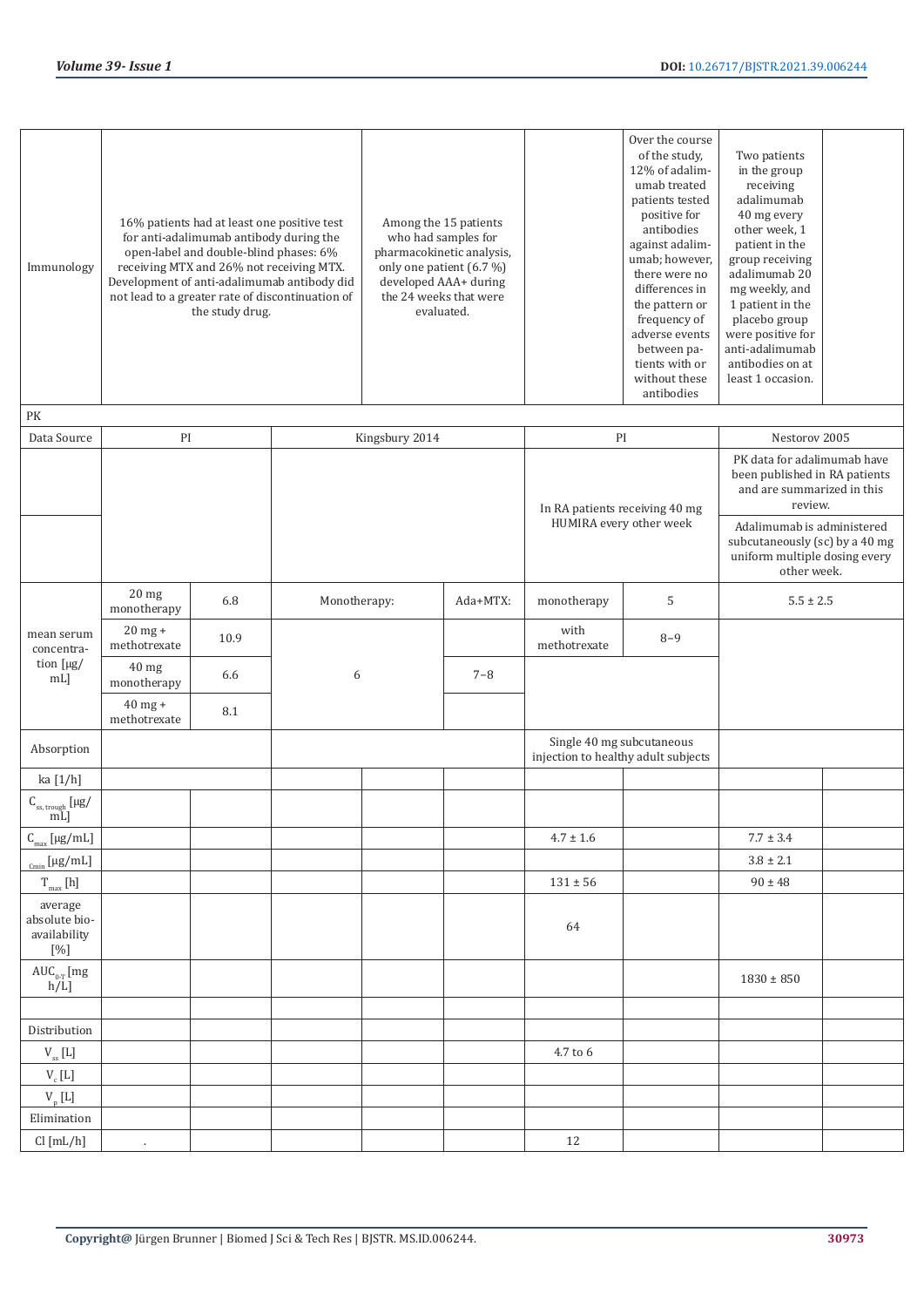| $Q \left[\text{mL/h}\right]$ |                                                                                                                                                                                                     |  |    |  |  |  |  |  |
|------------------------------|-----------------------------------------------------------------------------------------------------------------------------------------------------------------------------------------------------|--|----|--|--|--|--|--|
| half-life<br>[days]          |                                                                                                                                                                                                     |  | 15 |  |  |  |  |  |
|                              | - No gender-related pharmacokinetic differences were observed after correction for a patient's body weight.                                                                                         |  |    |  |  |  |  |  |
| Source: PI                   | - Healthy volunteers and patients with rheumatoid arthritis displayed similar adalimumab pharmacokinetics.                                                                                          |  |    |  |  |  |  |  |
|                              | - Haematological events: Adverse reactions of the hematologic system, including medically significant cytopenia (e.g. thrombocytopenia, leukopenia)<br>have been infrequently reported with HUMIRA. |  |    |  |  |  |  |  |
|                              | - Autoimmunity: Treatment with HUMIRA may result in the formation of autoantibodies and, rarely, in the development of a lupus-like syndrome.                                                       |  |    |  |  |  |  |  |

**Table 3a:** Comparison of clinical trials with infliximab in children and adults.

|                                                             |                       |               | Children                                                                                                                                       |                       | <b>Adults</b>           |                         |                        |                                                                                                             |                              |                                                                                                                                                                               |                                                   |  |
|-------------------------------------------------------------|-----------------------|---------------|------------------------------------------------------------------------------------------------------------------------------------------------|-----------------------|-------------------------|-------------------------|------------------------|-------------------------------------------------------------------------------------------------------------|------------------------------|-------------------------------------------------------------------------------------------------------------------------------------------------------------------------------|---------------------------------------------------|--|
| 1. Study<br>Characteristics                                 |                       |               | Ruperto, 2007                                                                                                                                  |                       |                         |                         | Maini, 1999            |                                                                                                             |                              |                                                                                                                                                                               | St Clair, 2004                                    |  |
| Dosage                                                      |                       |               | Infusion of infliximab 3 mg/kg (+MTX) for<br>44 weeks or placebo for 14 weeks followed<br>by MTX + infliximab 6mg/kg (+MTX)<br>through week 44 |                       |                         |                         | placebo + MTX          | Intravenous infliximab injections (3 mg/kg or 10 mg/<br>kg, +MTX) every 4 or 8 weeks through week 30 versus |                              | Infusion of placebo<br>$(+MTX)$ , 3 mg/<br>kg infliximab<br>$(+MTX)$ , or 6 mg/kg<br>infliximab(+MTX)<br>at weeks $0, 2$ , and $6$ ,<br>and q8w thereafter<br>through week 46 |                                                   |  |
| DMARDs,<br>NSAIDs and/or<br>corticosteroids<br>during study |                       |               | MTX and intraarticular corticosteroid<br>injections allowed                                                                                    |                       |                         | MTX and NSAIDs allowed  |                        |                                                                                                             |                              |                                                                                                                                                                               | MTX, oral<br>corticosteroids and<br><b>NSAIDs</b> |  |
| Study duration                                              |                       |               | 44 weeks                                                                                                                                       |                       |                         | 30 weeks                |                        |                                                                                                             |                              |                                                                                                                                                                               | 54 weeks                                          |  |
| 2. ACR Results                                              |                       |               |                                                                                                                                                |                       |                         |                         |                        |                                                                                                             |                              |                                                                                                                                                                               |                                                   |  |
|                                                             |                       |               |                                                                                                                                                |                       |                         |                         | Week 30                |                                                                                                             |                              | Week 54                                                                                                                                                                       |                                                   |  |
| ACR50                                                       |                       |               | P/6mg/kg<br>3mg/kg                                                                                                                             |                       | 3mg/kg<br>q8w           |                         | 3mg/kg q4w             | 10mg/kg<br>q8w                                                                                              | 10mg/kg<br>q4w               | 3mg/kg                                                                                                                                                                        | 6mg/kg                                            |  |
| drug vs. placebo [n<br>(%)]                                 | Week 14               |               | 20/59 (33.9)                                                                                                                                   |                       | 22 (27)<br>VS.          |                         | 25 (29) vs.            |                                                                                                             | 21 (26)<br>VS.               | $(45.6)$ vs.<br>(32.1)c                                                                                                                                                       | $(50.4)$ vs.<br>(32.1)                            |  |
|                                                             | Week 52               | 78/112 (69.9) |                                                                                                                                                |                       | 4(5)c                   |                         | 4(5)c                  |                                                                                                             | 4(5)c                        |                                                                                                                                                                               |                                                   |  |
| ACR70                                                       |                       |               | P/6mg/kg                                                                                                                                       | 3mg/kg                | 3mg/kg<br>q8w           |                         | $3mg/kg$ q4w           |                                                                                                             | 10mg/kg<br>q4w               | 3mg/kg                                                                                                                                                                        | 6mg/kg                                            |  |
| drug vs. placebo [n<br>(%)]                                 | Week 14               |               | 7/59(11.9)                                                                                                                                     | 13/58<br>(22.4)       | 7 (8) vs.               | $9(11)$ vs.             |                        | 15(18)<br>VS.                                                                                               | $9(11)$ vs.                  | $(32.5)$ vs.<br>(21.2)                                                                                                                                                        | 37.2 vs<br>(21.2)                                 |  |
|                                                             | Week 52               |               | 58/112 (51.8)                                                                                                                                  |                       | 0(0)c                   |                         | 0(0)c                  | 0(0)c                                                                                                       | 0(0)c                        |                                                                                                                                                                               |                                                   |  |
| 4. AEs and SAEs                                             |                       |               |                                                                                                                                                |                       |                         |                         |                        |                                                                                                             |                              |                                                                                                                                                                               |                                                   |  |
|                                                             |                       |               | Placebo vs. drug No [%]                                                                                                                        |                       | Placebo vs. drug No [%] |                         |                        |                                                                                                             |                              | Placebo vs. drug No<br>$[%]$                                                                                                                                                  |                                                   |  |
| Most frequently                                             |                       | 6mg/kg        |                                                                                                                                                | 3 mg/kg               |                         | $3mg/kg$ q8w            | 3mg/kg<br>q4w          | 10mg/kg<br>q8w                                                                                              | 10mg/kg<br>q4w               | 3mg/kg                                                                                                                                                                        | 6mg/kg                                            |  |
| General disorders                                           |                       |               |                                                                                                                                                |                       |                         |                         |                        |                                                                                                             |                              |                                                                                                                                                                               |                                                   |  |
| injection-site<br>reaction                                  | 5 (8.3) vs. 10 (17.5) |               |                                                                                                                                                | 5 (8.3) vs. 21 (35.0) |                         |                         |                        |                                                                                                             |                              |                                                                                                                                                                               |                                                   |  |
| Rash                                                        |                       |               |                                                                                                                                                |                       |                         | 4 (5%) vs. 5 (6%)       | 4(5%)<br>vs. 7<br>(8%) | 4(5%)<br>vs. 14<br>(16%)                                                                                    | 4(5%)<br>vs. 11<br>(14%)     |                                                                                                                                                                               |                                                   |  |
| Pain                                                        |                       |               |                                                                                                                                                |                       |                         | $4(5\%)$ vs. $4(4\%)$   | 4(5%)<br>vs. 3<br>(3%) | 4(5%)<br>vs. 7<br>(8%)                                                                                      | 4(5%)<br>vs. 8<br>(10%)      |                                                                                                                                                                               |                                                   |  |
| Nervous system                                              |                       |               |                                                                                                                                                |                       |                         |                         |                        |                                                                                                             |                              |                                                                                                                                                                               |                                                   |  |
| Headache                                                    |                       |               |                                                                                                                                                |                       |                         | 9 (10%) vs. 22<br>(25%) |                        | $9(10\%)$<br>vs. 21<br>(24%)                                                                                | $9(10\%)$<br>vs. 16<br>(20%) | 31(11)<br>vs. 43<br>(12)                                                                                                                                                      | 31(11)<br>vs. 42<br>(11)                          |  |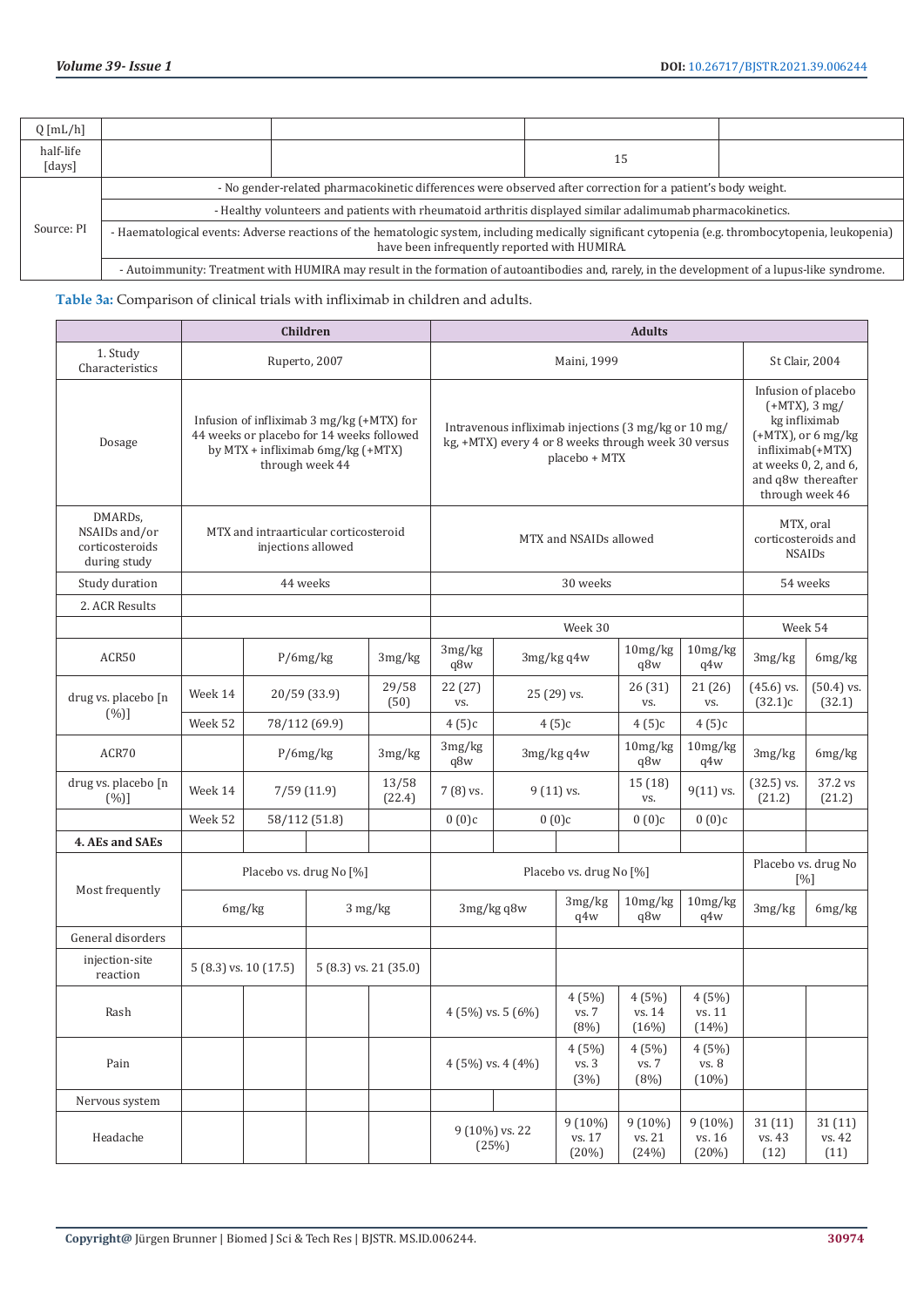| Any infection                         |                         |                        | 34 (40%) vs. 47<br>(53%) | 34<br>$(40\%)$<br>vs. 40<br>(47%) | 34<br>$(40\%)$<br>vs. 56<br>(64%) | 34<br>$(40\%)$<br>vs. 58<br>(73%) |                          |                            |
|---------------------------------------|-------------------------|------------------------|--------------------------|-----------------------------------|-----------------------------------|-----------------------------------|--------------------------|----------------------------|
| Serious Infection                     | $2(3.3)$ vs. $1(1.8)$   | $2(3.3)$ vs. 5 $(8.3)$ | $5(6\%)$ vs. $1(1\%)$    | 5(6%)<br>vs. 5<br>(6%)            | 5(6%)<br>vs. 5<br>(6%)            | 5(6%)<br>vs. 3<br>(4%)            |                          |                            |
| Upper respiratory<br>tract infection  |                         |                        | 14 (16%) vs. 29<br>(33%) | 14<br>(16%)<br>vs. 17<br>(20%)    | 14<br>(16%)<br>vs. 21<br>(24%)    | 14<br>(16%)<br>vs. 18<br>(23%)    | 60(21)<br>vs. 94<br>(25) | 60 (21)<br>vs. 106<br>(28) |
| cough                                 |                         |                        | 3 (3%) vs. 8 (9%)        | 3(3%)<br>vs. 6<br>(7%)            | 3(3%)<br>vs. 11<br>(13%)          | 3(3%)<br>vs. 12<br>(15%)          |                          |                            |
| Nasopharyngitis /<br>Rhinitis         |                         |                        | $4(5\%)$ vs. $5(6\%)$    | 4(5%)<br>vs. 4<br>(5%)            | 4(5%)<br>vs. 6<br>(7%)            | 4(5%)<br>vs. 6<br>(8%)            | $17(6)$ vs.<br>33 (9)    | 17 (6) vs.<br>40(11)       |
| Gastrointestinal<br>disorders (total) |                         |                        |                          |                                   |                                   |                                   |                          |                            |
| vomiting                              |                         |                        |                          |                                   |                                   |                                   |                          |                            |
| Diarrhoea                             |                         |                        | 10 (12%) vs. 7 (8%)      | 10<br>(12%)<br>vs. 8<br>(9%)      | 10<br>(12%)<br>vs. 7<br>(8%)      | 10<br>(12%)<br>vs. 10<br>(13%)    |                          |                            |
| Abdominal pain                        |                         |                        | $7(8\%)$ vs. $4(4\%)$    | 7 (8%)<br>vs. 8<br>(9%)           | 7(8%)<br>vs. 7<br>(8%)            | 7(8%)<br>vs. 6<br>(8%)            |                          |                            |
| Additional info<br>available in study | Anti-ds DNA, Antibodies |                        |                          | Death,                            |                                   |                                   |                          |                            |
| <b>Comments:</b>                      |                         |                        |                          |                                   |                                   |                                   |                          |                            |
| a data estimated                      |                         |                        |                          |                                   |                                   |                                   |                          |                            |

bdata not shown or difficult to transfer

cComparison within patient or placebo group; no statistical comparision between patient and placebo group

**Table 3b:** Pharmacology data of clinical trials with infliximab in children and adults.

|                         | CHILDREN (JIA) (4 to 17 years of<br>age)                                                                                                                                                                                                                                                               |                   |                                                                                                                                                                                                                                                                                                                                                                                                                                                                                                                       | <b>ADULTS (RA)</b>                                                                                                                                                                                               |                   |           |
|-------------------------|--------------------------------------------------------------------------------------------------------------------------------------------------------------------------------------------------------------------------------------------------------------------------------------------------------|-------------------|-----------------------------------------------------------------------------------------------------------------------------------------------------------------------------------------------------------------------------------------------------------------------------------------------------------------------------------------------------------------------------------------------------------------------------------------------------------------------------------------------------------------------|------------------------------------------------------------------------------------------------------------------------------------------------------------------------------------------------------------------|-------------------|-----------|
|                         |                                                                                                                                                                                                                                                                                                        |                   | - Neutralizes the biological activity of TNF $\alpha$ by binding with high affinity to the soluble and transmembrane forms of TNF $\alpha$ and inhibits binding of TNF $\alpha$ with<br>its receptors (it does not neutralize TNF $\beta$ (lymphotoxin- $\alpha$ )).                                                                                                                                                                                                                                                  |                                                                                                                                                                                                                  |                   |           |
| Pharmacol-<br>ogy       |                                                                                                                                                                                                                                                                                                        |                   | - Biological activities attributed to TNF $\alpha$ include: induction of pro-inflammatory cytokines such as interleukins (IL) 1 and 6, enhancement of leukocyte<br>migration by increasing endothelial layer permeability and expression of adhesion molecules by endothelial cells and leukocytes, activation of neutrophil<br>and eosinophil functional activity, induction of acute phase reactants and other liver proteins, as well as tissue degrading enzymes produced by synoviocytes<br>and/or chondrocytes. |                                                                                                                                                                                                                  |                   |           |
| PD                      |                                                                                                                                                                                                                                                                                                        |                   | - In RA, treatment with REMICADE reduced infiltration of inflammatory cells into inflamed areas of the joint as well as expression of molecules mediating<br>cellular adhesion [E-selectin, intercellular adhesion molecule-1 (ICAM-1) and vascular cell adhesion molecule-1 (VCAM-1)], chemoattraction [IL-8 and<br>monocyte chemotactic protein (MCP-1)] and tissue degradation [matrix metalloproteinase (MMP) 1 and 3].                                                                                           |                                                                                                                                                                                                                  |                   |           |
|                         |                                                                                                                                                                                                                                                                                                        |                   | - After treatment, patients exhibited decreased levels of serum IL-6 and C-reactive protein (CRP) compared to baseline. Peripheral blood lymphocytes<br>showed no significant decrease in number or in proliferative responses.                                                                                                                                                                                                                                                                                       |                                                                                                                                                                                                                  |                   |           |
| Data<br>Source          | Ruperto 2007                                                                                                                                                                                                                                                                                           | Ruper-<br>to 2009 | St.Clair 2004                                                                                                                                                                                                                                                                                                                                                                                                                                                                                                         | Ternant 2013                                                                                                                                                                                                     | <b>Maini 1999</b> | Mori 2006 |
| Hematolog-<br>ic Events | A higher proportion of<br>patients in the infliximab<br>groups (1.7% and 8.8%<br>in the 3 mg/kg and 6 mg/<br>kg groups, respectively)<br>as compared with<br>placebo (0%) had at<br>least 1 decrease in the<br>absolute neutrophil count<br>$\frac{54.5x103}{2}$ cells/µL and<br>decrease $\geq$ 33%). |                   |                                                                                                                                                                                                                                                                                                                                                                                                                                                                                                                       | Systemic<br>clearance<br>increased with<br>pre-infusion<br>C-reactive<br>protein<br>concentration<br>by 20%,<br>varying from 3<br>to 14mg/l, and<br>was decreased<br>by 30% when<br>MTX was co-<br>administered. |                   |           |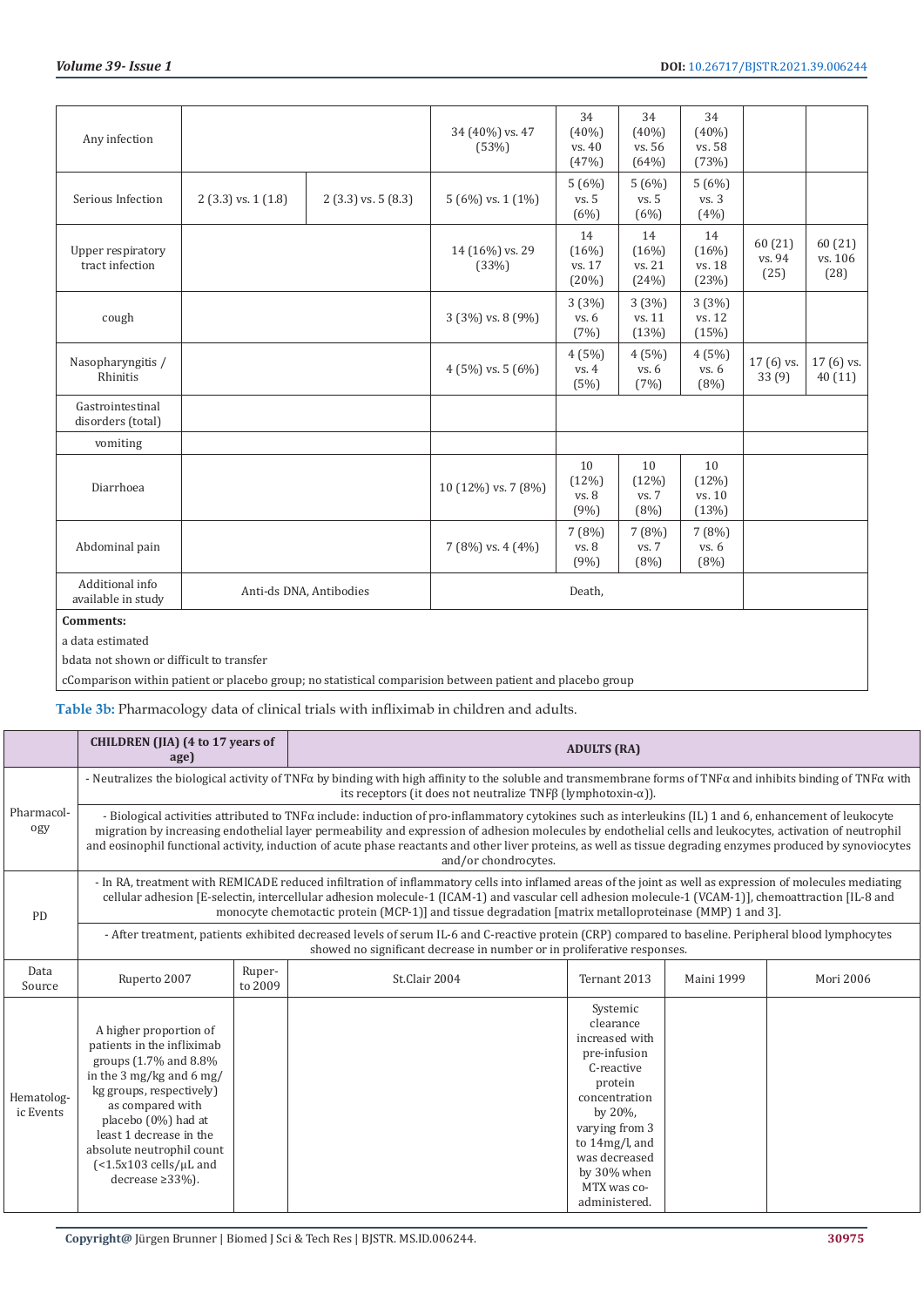| Immunol-<br>ogy |    | Overall, 25% (26 of 102) of<br>the patients with evaluable<br>samples had antibodies to<br>infliximab, with a higher<br>incidence in the 3 mg/kg<br>group (20 of 53 [38%])<br>compared with the 6 mg/<br>kg group (6 of 49 [12%]).<br>In addition, the antibody<br>titers were notably higher<br>among patients in the 3<br>mg/kg group, with 8 of<br>20 patients (40%) having<br>a titer of 1:320 or higher<br>(3 patients had titers of<br>1:20,480), compared with<br>only 2 of 6 patients (33%)<br>in the 6 mg/kg group. The<br>safety profile for infliximab<br>3 mg/kg appeared to<br>be less favourable in<br>comparison with the | During<br>the<br>OLE,<br>26/71<br>(37%)<br>pa-<br>tients<br>were<br>posi-<br>tive for<br>anti-<br>bodies<br>to<br>inflix-<br>imab, |                                                                                                                                   | 6mg/kg  | ANAs<br>34.3%<br>patients                                                                                                                                                                                                                                                                                                                                                                                        | anti-<br>dsDNA<br>20.7%<br>patients |      | Anti-in-<br>fliximab<br>6.7%<br>patients                                                                                                                                                             | Antibodies<br>toward<br>infliximab were<br>detected in the<br>pre-infusion<br>serum of<br>three patients;<br>two of these<br>three patients<br>were also<br>treated with<br>methotrexate<br>and one was<br>not. Of note,<br>the infliximab<br>concentrations<br>for these three<br>patients were<br>below the limit<br>of detection<br>within 4 weeks<br>after<br>infliximab<br>administration | Human<br>antichimeric<br>antibody (HACA)<br>formation could<br>not be measured<br>in most patients<br>receiving<br>infliximab<br>because serum<br>infliximab<br>interferes<br>with the assay.<br>However, of<br>27 infliximab-<br>treated patients<br>who stopped<br>treatment before<br>30 weeks, 3<br>tested positive<br>for HACA (2<br>with a titre of<br>$1/10$ and 1 with<br>a titre of $1/40$ ). | It is reported that<br><b>HACA</b> formation may<br>possibly alter the<br>pharmacokinetics of<br>infliximab; however,<br>HACA was not detected<br>in patients with<br>rapid clearance when<br>their lowest serum<br>concentrations of<br>infliximab were below a<br>detectable limit of assays.                                                                                            |
|-----------------|----|------------------------------------------------------------------------------------------------------------------------------------------------------------------------------------------------------------------------------------------------------------------------------------------------------------------------------------------------------------------------------------------------------------------------------------------------------------------------------------------------------------------------------------------------------------------------------------------------------------------------------------------|------------------------------------------------------------------------------------------------------------------------------------|-----------------------------------------------------------------------------------------------------------------------------------|---------|------------------------------------------------------------------------------------------------------------------------------------------------------------------------------------------------------------------------------------------------------------------------------------------------------------------------------------------------------------------------------------------------------------------|-------------------------------------|------|------------------------------------------------------------------------------------------------------------------------------------------------------------------------------------------------------|------------------------------------------------------------------------------------------------------------------------------------------------------------------------------------------------------------------------------------------------------------------------------------------------------------------------------------------------------------------------------------------------|--------------------------------------------------------------------------------------------------------------------------------------------------------------------------------------------------------------------------------------------------------------------------------------------------------------------------------------------------------------------------------------------------------|--------------------------------------------------------------------------------------------------------------------------------------------------------------------------------------------------------------------------------------------------------------------------------------------------------------------------------------------------------------------------------------------|
|                 |    | 6-mg/kg dose.                                                                                                                                                                                                                                                                                                                                                                                                                                                                                                                                                                                                                            |                                                                                                                                    |                                                                                                                                   | placebo | 11.3%<br>patients<br>One patient in the 6 mg/kg group developed a skin rash and ANA                                                                                                                                                                                                                                                                                                                              | patients                            | 0.4% |                                                                                                                                                                                                      |                                                                                                                                                                                                                                                                                                                                                                                                |                                                                                                                                                                                                                                                                                                                                                                                                        |                                                                                                                                                                                                                                                                                                                                                                                            |
|                 |    |                                                                                                                                                                                                                                                                                                                                                                                                                                                                                                                                                                                                                                          |                                                                                                                                    |                                                                                                                                   |         | positivity, but tested negative for serum anti-dsDNA antibodies; this<br>event was classified by the investigator as drug-induced lupus.                                                                                                                                                                                                                                                                         |                                     |      |                                                                                                                                                                                                      |                                                                                                                                                                                                                                                                                                                                                                                                |                                                                                                                                                                                                                                                                                                                                                                                                        |                                                                                                                                                                                                                                                                                                                                                                                            |
| PK              |    |                                                                                                                                                                                                                                                                                                                                                                                                                                                                                                                                                                                                                                          |                                                                                                                                    |                                                                                                                                   |         |                                                                                                                                                                                                                                                                                                                                                                                                                  |                                     |      |                                                                                                                                                                                                      |                                                                                                                                                                                                                                                                                                                                                                                                |                                                                                                                                                                                                                                                                                                                                                                                                        |                                                                                                                                                                                                                                                                                                                                                                                            |
| Data<br>Source  | PI | Ruperto 2007                                                                                                                                                                                                                                                                                                                                                                                                                                                                                                                                                                                                                             |                                                                                                                                    | PI                                                                                                                                |         | St.Clair, 2004                                                                                                                                                                                                                                                                                                                                                                                                   |                                     |      | Ternant 2013                                                                                                                                                                                         |                                                                                                                                                                                                                                                                                                                                                                                                | Maini 1999                                                                                                                                                                                                                                                                                                                                                                                             | Mori 2006                                                                                                                                                                                                                                                                                                                                                                                  |
|                 |    | Phase III.<br>international                                                                                                                                                                                                                                                                                                                                                                                                                                                                                                                                                                                                              |                                                                                                                                    | Pharma-<br>cokinetic<br>results<br>for single<br>doses of 3<br>mg/kg to<br>$10 \frac{\text{mg}}{\text{kg}}$<br>in rheuma-<br>toid |         | Multiple blood samples<br>were obtained from<br>each of 428 subjects<br>with active RA<br>who were enrolled<br>in a multicenter,<br>randomized.<br>double-blind.<br>placebo-controlled<br>trial (ATTRACT).<br>Pharmacokinetic<br>modeling was used<br>to predict the serum<br>concentrations of<br>infliximab after<br>simulated infusions<br>using doses and dosing<br>intervals not evaluated<br>in the trial. |                                     |      | Eighty-four<br>patients treated<br>with infliximab for<br>RA were included<br>in a prospective<br>noncomparative<br>study. They were<br>analysed between<br>two consecutive<br>infliximab infusions. |                                                                                                                                                                                                                                                                                                                                                                                                | International<br>double-blind<br>placebo-controlled<br>phase III clinical<br>trial, 428 patients<br>who had active RA<br>were randomized<br>to placebo, 3mg/kg<br>every 4 or 8 weeks<br>or 10 mg/kg every 4<br>or 8 weeks. Patients<br>were assessed every 4<br>weeks for 30 weeks.                                                                                                                    | Clinical pharmacokinetics<br>(PK) of infliximab, using time-<br>serum concentration profiles<br>obtained from 21 RA patients<br>who had received infliximab<br>therapy in combination with<br>methotrexate through 14 weeks.<br>Patients receive an intravenous<br>infusion of infliximab (3 mg/<br>kg or 200mg) at weeks 0, 2,<br>and 6,followed by maintenance<br>therapy every 8 weeks. |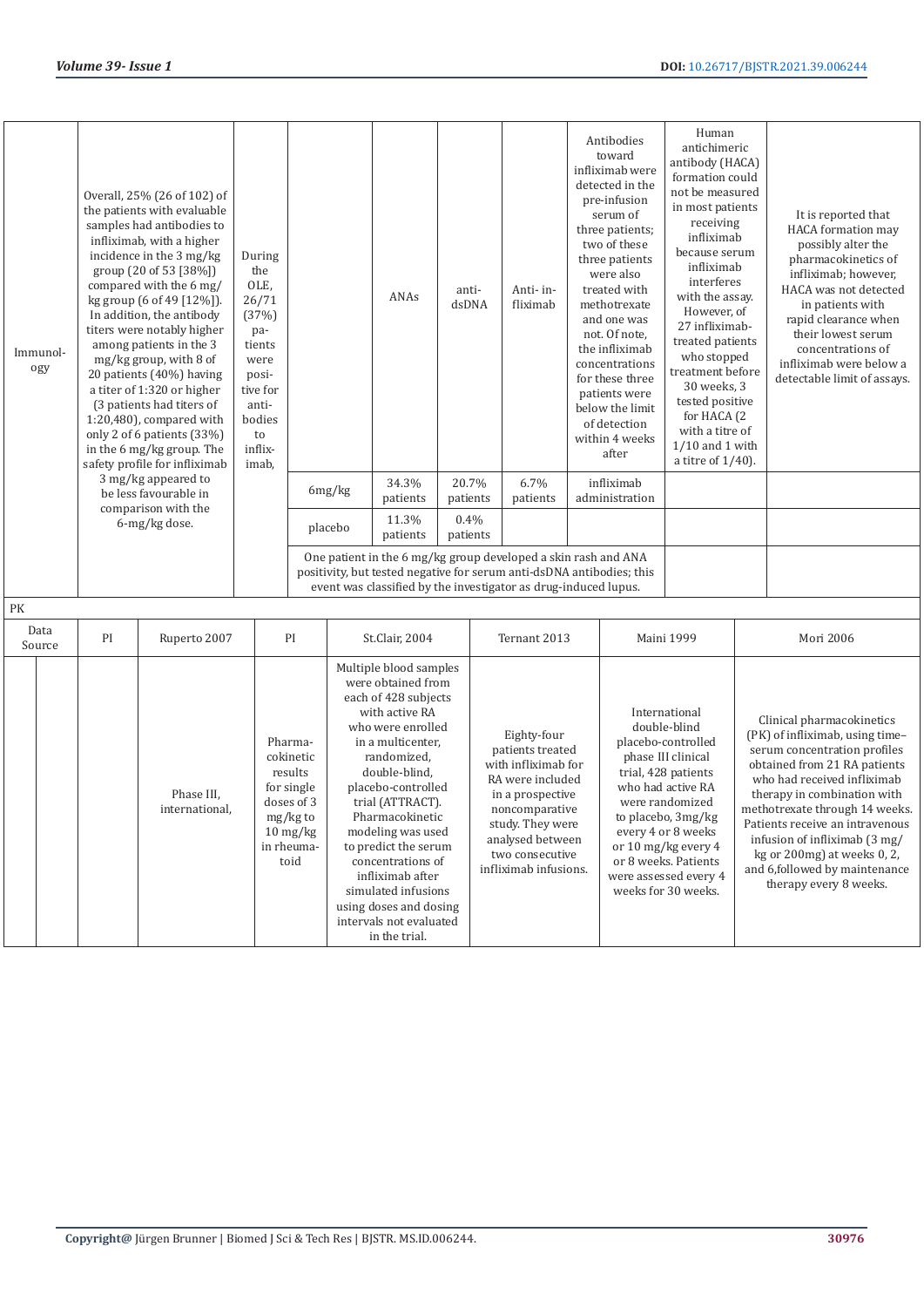|                                                                 | multicenter,<br>randomized,<br>double-blind,<br>placebo-<br>controlled study of<br>infliximab therapy<br>administered for 14<br>weeks, followed by<br>a double-blind, all-<br>active treatment<br>extension through<br>44 weeks, in JRA<br>patients receiving<br>concomitant oral<br>or parenteral MTX<br>therapy. | Arthritis.                                                                                                                                                                                           | A total of 412<br>serum samples<br>were available for<br>analysis. Median<br>(range) pre-infusion<br>dose, dosing interval<br>and infliximab<br>concentrations<br>were 3.6 mg/kg<br>$(2.5-6.8)$ , 8.0 weeks<br>$(5.0-13.0)$ and 1.3<br>mg/l (<0.014-12.0),<br>respectively. |         | Pharmacokinetic<br>measurements were<br>made in 197 patients. |         |  |
|-----------------------------------------------------------------|--------------------------------------------------------------------------------------------------------------------------------------------------------------------------------------------------------------------------------------------------------------------------------------------------------------------|------------------------------------------------------------------------------------------------------------------------------------------------------------------------------------------------------|-----------------------------------------------------------------------------------------------------------------------------------------------------------------------------------------------------------------------------------------------------------------------------|---------|---------------------------------------------------------------|---------|--|
| mean<br>serum con-<br>centration<br>$\lceil \mu g / m L \rceil$ | 3 mg/kg group<br>had lower<br>median serum<br>concentrations of<br>infliximab early in<br>the study compared<br>with the 6 mg/kg<br>group.                                                                                                                                                                         | At 8 weeks<br>after a<br>mainte-<br>nance dose<br>of 3 to 10<br>mg/kg,<br>median<br>infliximab<br>serum<br>concen-<br>trations<br>ranged<br>from ap-<br>proximate-<br>ly $0.5$ to $6$<br>$\mu$ g/mL. |                                                                                                                                                                                                                                                                             | 3mg/kg  |                                                               | 10mh/kg |  |
|                                                                 |                                                                                                                                                                                                                                                                                                                    |                                                                                                                                                                                                      |                                                                                                                                                                                                                                                                             | 8<br>W. | 1.5                                                           | 8.9     |  |
|                                                                 |                                                                                                                                                                                                                                                                                                                    |                                                                                                                                                                                                      |                                                                                                                                                                                                                                                                             | 4<br>W. | 9.7                                                           | 35.8    |  |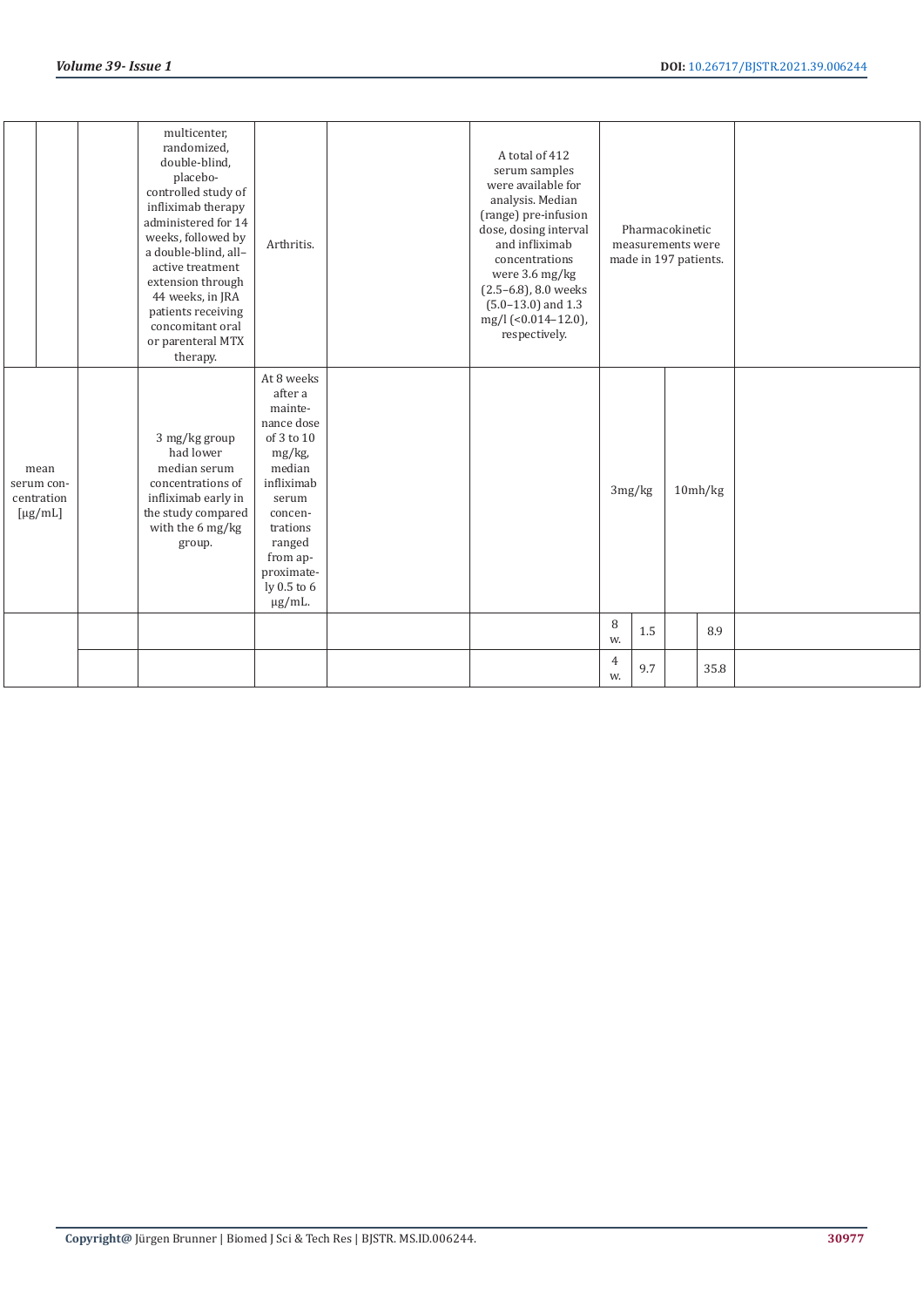|                                                           | Popu-<br>lation<br>pharma-<br>cokinetic<br>analysis<br>showed<br>that in<br>children<br>with JRA<br>with a<br>body<br>weight<br>of up to<br>35 kg re-<br>ceiving<br>$6 \,\mathrm{mg}/$<br>kg and<br>children<br>with JRA<br>with<br>body<br>weight<br>greater<br>than 35<br>kg up<br>to adult<br>body<br>weight<br>receiv-<br>ing<br>$3 \text{mg} /$<br>kg, the<br>steady<br>state<br>area un-<br>der the<br>concen-<br>tration<br>curve<br>(AUCss)<br>was<br>similar<br>to that<br>ob-<br>served<br>in adults<br>receiv-<br>ing 3<br>mg/kg. | The majority<br>of patients<br>receiving 3 mg/<br>kg had detectable<br>serum infliximab<br>concentrations<br>up to week 36,<br>after which more<br>patients in this<br>group had lower-<br>than-quantifiable<br>trough levels of<br>infliximab in their<br>sera. At these later<br>sampling time<br>points, more than<br>half of the patients<br>receiving 3 mg/<br>kg (i.e., 51.1%<br>at week 44 and<br>52.4% at week 52)<br>did not maintain<br>quantifiable<br>infliximab<br>concentrations<br>by the end of the<br>8-week interval<br>separating<br>infusions | However, infliximab<br>concentrations<br>were not detectable<br>$(0.1 \text{ mcg/mL})$<br>in patients who<br>became positive<br>for antibodies<br>to infliximab.<br>Development<br>of antibodies<br>to infliximab<br>increased<br>infliximab<br>clearance. |         |                                    |  |                                                   |                      |
|-----------------------------------------------------------|----------------------------------------------------------------------------------------------------------------------------------------------------------------------------------------------------------------------------------------------------------------------------------------------------------------------------------------------------------------------------------------------------------------------------------------------------------------------------------------------------------------------------------------------|-------------------------------------------------------------------------------------------------------------------------------------------------------------------------------------------------------------------------------------------------------------------------------------------------------------------------------------------------------------------------------------------------------------------------------------------------------------------------------------------------------------------------------------------------------------------|------------------------------------------------------------------------------------------------------------------------------------------------------------------------------------------------------------------------------------------------------------|---------|------------------------------------|--|---------------------------------------------------|----------------------|
| Absorption                                                |                                                                                                                                                                                                                                                                                                                                                                                                                                                                                                                                              |                                                                                                                                                                                                                                                                                                                                                                                                                                                                                                                                                                   |                                                                                                                                                                                                                                                            |         | At week 0, 1 hour-<br>postinfusion |  |                                                   |                      |
| $\mathcal{C}_{\textrm{\tiny ss, trough}}$ [µg/mL]         |                                                                                                                                                                                                                                                                                                                                                                                                                                                                                                                                              |                                                                                                                                                                                                                                                                                                                                                                                                                                                                                                                                                                   |                                                                                                                                                                                                                                                            |         |                                    |  |                                                   |                      |
| $\text{C}_{\max}$ [µg/ mL]                                |                                                                                                                                                                                                                                                                                                                                                                                                                                                                                                                                              |                                                                                                                                                                                                                                                                                                                                                                                                                                                                                                                                                                   |                                                                                                                                                                                                                                                            | 3 mg/kg | $10 \frac{\text{mg}}{\text{kg}}$   |  | 57(first intravenous 3mg/kg                       |                      |
| $\text{C}_{\text{min}}\left[\mu\text{g}/\text{mL}\right]$ |                                                                                                                                                                                                                                                                                                                                                                                                                                                                                                                                              |                                                                                                                                                                                                                                                                                                                                                                                                                                                                                                                                                                   |                                                                                                                                                                                                                                                            | 68.6    | 219.1                              |  | 1h-postinfusion, n=5)<br>Moderate<br>$EULAR(n=8)$ | Good<br>$EULAR(n=6)$ |
|                                                           |                                                                                                                                                                                                                                                                                                                                                                                                                                                                                                                                              |                                                                                                                                                                                                                                                                                                                                                                                                                                                                                                                                                                   |                                                                                                                                                                                                                                                            |         |                                    |  | $1.15 \pm 0.8$                                    | $2.03 \pm 1.92$      |
| $\rm T_{max}$ [h]                                         |                                                                                                                                                                                                                                                                                                                                                                                                                                                                                                                                              |                                                                                                                                                                                                                                                                                                                                                                                                                                                                                                                                                                   |                                                                                                                                                                                                                                                            |         | $1\,$                              |  | $\mathbf{1}$                                      |                      |
| average<br>absolute<br>bioavail-<br>ability [%]           |                                                                                                                                                                                                                                                                                                                                                                                                                                                                                                                                              |                                                                                                                                                                                                                                                                                                                                                                                                                                                                                                                                                                   |                                                                                                                                                                                                                                                            |         |                                    |  |                                                   |                      |
| partial AUC<br>$[\mu g \cdot h/mL]$                       |                                                                                                                                                                                                                                                                                                                                                                                                                                                                                                                                              |                                                                                                                                                                                                                                                                                                                                                                                                                                                                                                                                                                   |                                                                                                                                                                                                                                                            |         |                                    |  |                                                   |                      |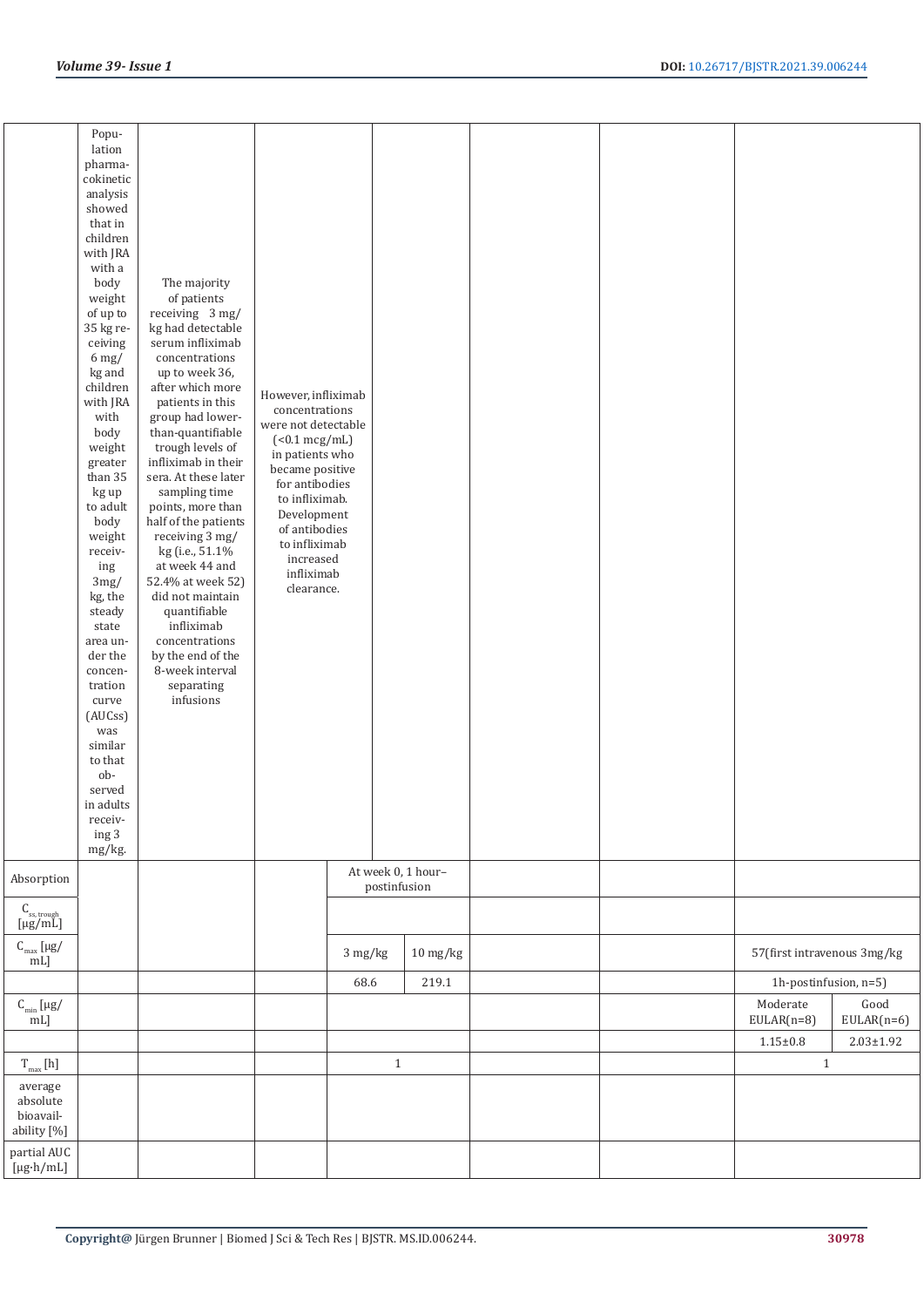| Distribu-<br>tion                               |         |                                                                                 |            |                                                                                                                                                  |                  |            |    |                                |                                                          |               |              |                                                                                     |                |
|-------------------------------------------------|---------|---------------------------------------------------------------------------------|------------|--------------------------------------------------------------------------------------------------------------------------------------------------|------------------|------------|----|--------------------------------|----------------------------------------------------------|---------------|--------------|-------------------------------------------------------------------------------------|----------------|
| $V_{ss}$ [L]                                    |         |                                                                                 |            |                                                                                                                                                  |                  |            |    |                                |                                                          |               |              | V / body weight: 0.05 L/kg<br>(suggesting an intravascular<br>pattern distribution) |                |
| $V_c$ [L]                                       |         |                                                                                 |            |                                                                                                                                                  |                  | 2.3        |    |                                |                                                          |               |              |                                                                                     |                |
| $V_{p}$ [L]                                     |         |                                                                                 |            |                                                                                                                                                  |                  | 3.6        |    |                                |                                                          |               |              |                                                                                     |                |
| Elimina-<br>tion                                |         |                                                                                 |            |                                                                                                                                                  |                  |            |    |                                |                                                          |               |              |                                                                                     |                |
| Cl [mL/h]                                       |         |                                                                                 |            |                                                                                                                                                  |                  | 19         |    |                                |                                                          |               |              |                                                                                     |                |
| $Q$ [mL/h]                                      |         |                                                                                 |            |                                                                                                                                                  |                  | 180        |    |                                |                                                          |               |              |                                                                                     |                |
| half-life<br>[days]                             | 3 mg/kg | $6 \frac{\text{mg}}{\text{kg}}$                                                 | 7.7 to 9.5 |                                                                                                                                                  | Inflix-<br>imab- | <b>MTX</b> |    | Inflix-<br>imab+<br><b>MTX</b> | 8-12 days, consistent<br>with mainly an<br>intravascular | distribution. | $0$ to $2 w$ | $2$ to 6 w                                                                          | 6 to 14w       |
|                                                 | 6.9     | 9.5                                                                             |            |                                                                                                                                                  | 9.3              |            | 13 |                                |                                                          |               | $9.5$ (n=8)  | $8.2$ (n=5)                                                                         | 9.5<br>$(n=9)$ |
| Additional<br>Informa-<br>tion                  |         |                                                                                 |            |                                                                                                                                                  |                  |            |    |                                |                                                          |               |              |                                                                                     |                |
|                                                 |         |                                                                                 |            | No major differences in clearance or volume of distribution were observed in patient subgroups defined by age, weight, or gender.                |                  |            |    |                                |                                                          |               |              |                                                                                     |                |
|                                                 |         |                                                                                 |            | It is not known if there are differences in clearance or volume of distribution in patients with marked impairment of hepatic or renal function. |                  |            |    |                                |                                                          |               |              |                                                                                     |                |
| Source: PI                                      |         |                                                                                 |            | - Hematologic Events: Cases of leukopenia, neutropenia, thrombocytopenia, and pancytopenia, some with a fatal outcome, have been reported in     |                  |            |    | patients receiving REMICADE.   |                                                          |               |              |                                                                                     |                |
|                                                 |         |                                                                                 |            | - Autoimmunity: Treatment with REMICADE may result in the formation of autoantibodies and, rarely, in the development of a lupus-like            |                  | syndrome.  |    |                                |                                                          |               |              |                                                                                     |                |
| Abbrevations:                                   |         |                                                                                 |            |                                                                                                                                                  |                  |            |    |                                |                                                          |               |              |                                                                                     |                |
| PD: Pharmacodinamics                            |         |                                                                                 |            |                                                                                                                                                  |                  |            |    |                                |                                                          |               |              |                                                                                     |                |
| PK:Pharmacokinetics                             |         |                                                                                 |            |                                                                                                                                                  |                  |            |    |                                |                                                          |               |              |                                                                                     |                |
|                                                 |         | $\mathsf{C}_{_\mathrm{ss,\,trough}}$ : steady-state trough concentration.       |            |                                                                                                                                                  |                  |            |    |                                |                                                          |               |              |                                                                                     |                |
| $C_{\text{max}}$ : maximum serum concentration. |         |                                                                                 |            |                                                                                                                                                  |                  |            |    |                                |                                                          |               |              |                                                                                     |                |
| $C_{\text{min}}$ : minimum serum concentration. |         |                                                                                 |            |                                                                                                                                                  |                  |            |    |                                |                                                          |               |              |                                                                                     |                |
| V <sub>ss</sub> : distribution volume.          |         | $T_{\text{max}}$ : time to reach the maximum concentration.                     |            |                                                                                                                                                  |                  |            |    |                                |                                                          |               |              |                                                                                     |                |
|                                                 |         | $V_c$ : Volume of distribution in the central compartment.                      |            |                                                                                                                                                  |                  |            |    |                                |                                                          |               |              |                                                                                     |                |
|                                                 |         | $\mathrm{V}_\mathrm{p}$ . Volume of distribution in the peripheral compartment. |            |                                                                                                                                                  |                  |            |    |                                |                                                          |               |              |                                                                                     |                |
| Cl: clearance.                                  |         |                                                                                 |            |                                                                                                                                                  |                  |            |    |                                |                                                          |               |              |                                                                                     |                |
| Q: Intercompartment clearance.                  |         |                                                                                 |            |                                                                                                                                                  |                  |            |    |                                |                                                          |               |              |                                                                                     |                |
|                                                 |         | EULAR: European League Against Rheumatism                                       |            |                                                                                                                                                  |                  |            |    |                                |                                                          |               |              |                                                                                     |                |
| w.: weeks                                       |         |                                                                                 |            |                                                                                                                                                  |                  |            |    |                                |                                                          |               |              |                                                                                     |                |
|                                                 |         |                                                                                 |            |                                                                                                                                                  |                  |            |    |                                |                                                          |               |              |                                                                                     |                |

**Table 4:** Meta-Analysis: Results on ACR50 and ACR70 for etanercept showed a treatment effect for etanercept.

| <b>Type III Tests of Fixed Effects</b> |               |        | <b>ACR 50</b>  |         |               |        | <b>ACR 70</b>  |         |
|----------------------------------------|---------------|--------|----------------|---------|---------------|--------|----------------|---------|
| <b>Effect</b>                          | <b>Num DF</b> | Den DF | <b>F</b> Value | P value | <b>Num DF</b> | Den DF | <b>F</b> Value | P value |
| Treatment                              |               |        | 12.23          | 0.0024  |               |        | 23.65          | 0.0003  |
| Age group                              |               |        | 0.19           | 0.6743  |               |        | 0.00           | 0.9688  |
| Time in weeks                          |               |        | 1.32           | 0.2878  |               |        | 0.02           | 0.8917  |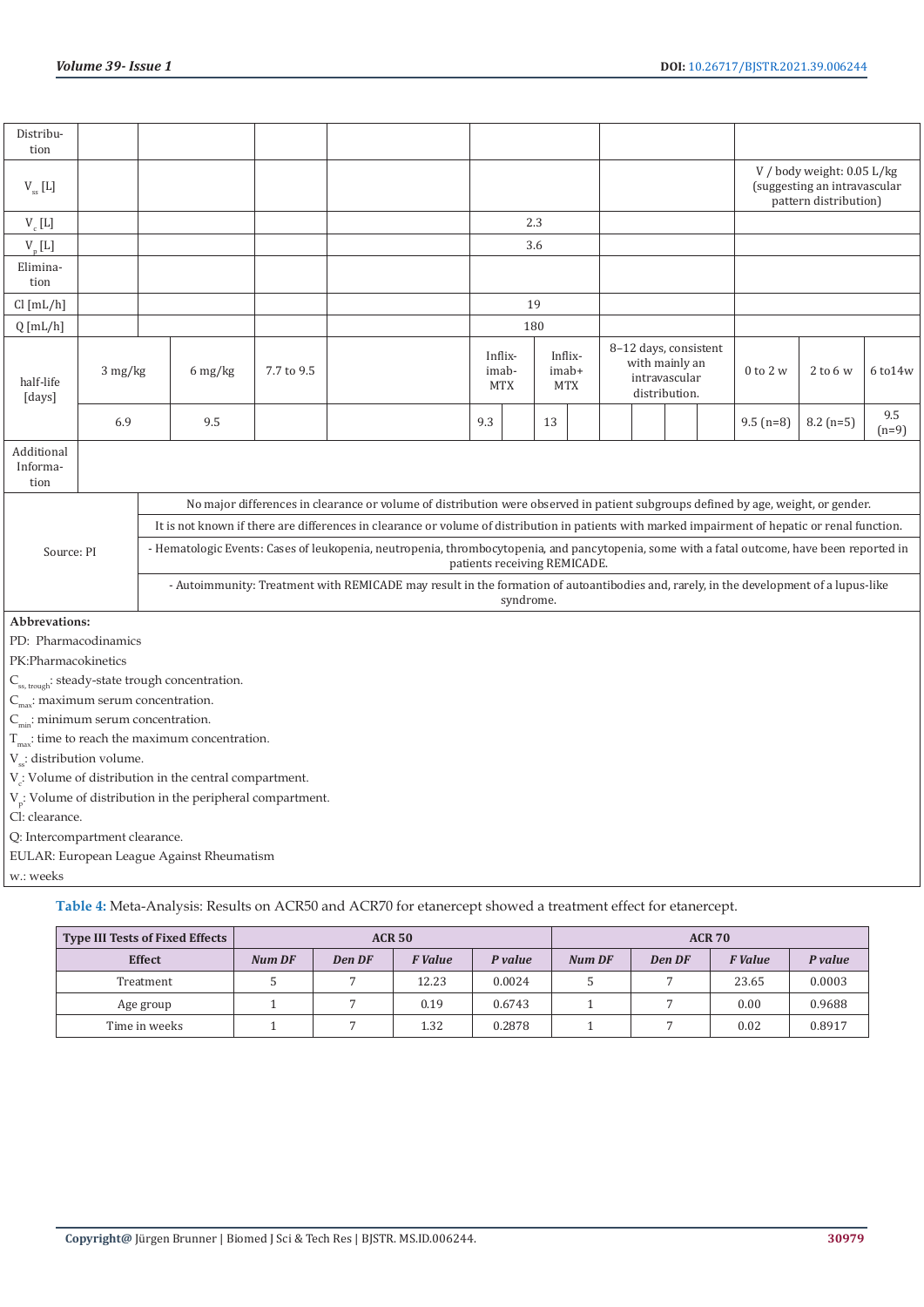| <b>Type III Tests of Fixed Effects</b> |               |        | <b>ACR 50</b>  |         |               |        | <b>ACR 70</b>  |         |
|----------------------------------------|---------------|--------|----------------|---------|---------------|--------|----------------|---------|
| <b>Effect</b>                          | <b>Num DF</b> | Den DF | <b>F</b> Value | P value | <b>Num DF</b> | Den DF | <b>F</b> Value | P value |
| Treatment                              | 11            | 24     | 60.12          | < 0001  | 11            | 24     | 33.60          | < 0.001 |
| Age group                              |               | 24     | 0.89           | 0.3542  |               | 24     | 3.01           | 0.0958  |
| Time in weeks                          |               | 24     | 1.51           | 0.2314  |               | 24     | 3.28           | 0.0825  |

**Table 5:** Meta-analysis: Results on ACR50 and ACR70 for Adalimumab. Comparative data for adalimumab studies in children and adults confirmed a treatment effect in both groups.

However, there is no statistically significant treatment difference effect in the between-age or study-duration group for the endpoints ACR 50 and ACR 70.

**Table 6:** Meta-Analysis: Results on ACR50 and ACR70 for infliximab. Meta analysis of study data on infliximab shows no statistically significant treatment effect between adults and children.

| <b>Type III Tests of Fixed Effects</b> |               |        | <b>ACR 50</b>  |         |               |        | <b>ACR 70</b>  |         |
|----------------------------------------|---------------|--------|----------------|---------|---------------|--------|----------------|---------|
| <b>Effect</b>                          | <b>Num DF</b> | Den DF | <b>F</b> Value | P value | <b>Num DF</b> | Den DF | <b>F</b> Value | P value |
| Treatment                              |               |        | 0.95           | 0.6559  |               |        | 1.56           | 0.5462  |
| Age group                              |               |        | 12.13          | 0.1780  |               |        | 8.07           | 0.2155  |
| Time in weeks                          |               |        | 3.08           | 0.3299  |               |        | 7.74           | 0.2197  |

We do not present forest plots for infliximab due to numerically instable results.

#### **Etanercept**

A single pediatric clinical trial (JIA-I [17]) in 2000 was identified from the drug prescribing information (Table 1a). This trial involved a total of 120 patients; 51 were part of a double-blind, placebo-controlled study with a nearly 1:1 ratio (26:25), and 69 participated in an open-label trial with etanercept only. A total of four studies in RA in adults, two in 1999 (Study I [18] and II [19]). one in 2000 (Study III [20, 21]) and one in 2004 (Study IV [22, 23]) were identified. Two compared etanercept with placebo, and two compared etanercept with methotrexate.

#### **Dosage and Study Duration**

Children were dosed for three to four months with 0.4 mg/ kg bw etanercept, and a maximum of 25 mg per dose. Across all studies, adults received 10 or 25 mg etanercept over a period of six or twelve months. Only two trials [17, 24] included a placebo in the control arm and etanercept only in the study drug arm. All other trials in adults were performed in combination with methotrexate in experimental and placebo groups (Table 1a).

#### **ACR Response**

Assessment of the ACR study data differed between children and adults. The pediatric studies used the ACR30, ACR50 and ACR70

criteria and the adult studies the ACR20, ACR50 and ACR70 criteria. Thus, only the data for ACR50 and ACR70 could be considered for direct comparison (Table 1a and Figure 1). In addition, the selected time schedule for ACR assessment differed greatly between studies. While ACR50 and ACR70 were evaluated in week 12 or 16 in children, these were evaluated in week 4, 24 or week 48 in adults. Only Study II and Study IV showed an assessment in week 12. The respective numbers had to be estimated from figures in the publication. In the JIA study of Lovell et al., 64% of the 69 patients met the definition of 50% improvement, and 36% the definition of 70% improvement at the end of the study [17]. There was a similar rate in the Moreland et al., study (59% of the 25 mg group achieved an ACR20 response and 40% achieved an ACR50 response) at 24 weeks [24].

The response rate achieved with etanercept treatment in combination with methotrexate varied between 39-59% for ACR50 at 25 mg and 15-36% for ACR70 at 24 weeks in all other three studies in adults. Meta-analysis showed a treatment effect for etanercept in both, adults and children. However, no effect of age or study duration on the treatment effect could be measured (Table 4 and Figure 1). Thus, the results obtained on drug efficacy and dose showed no difference in adults and children.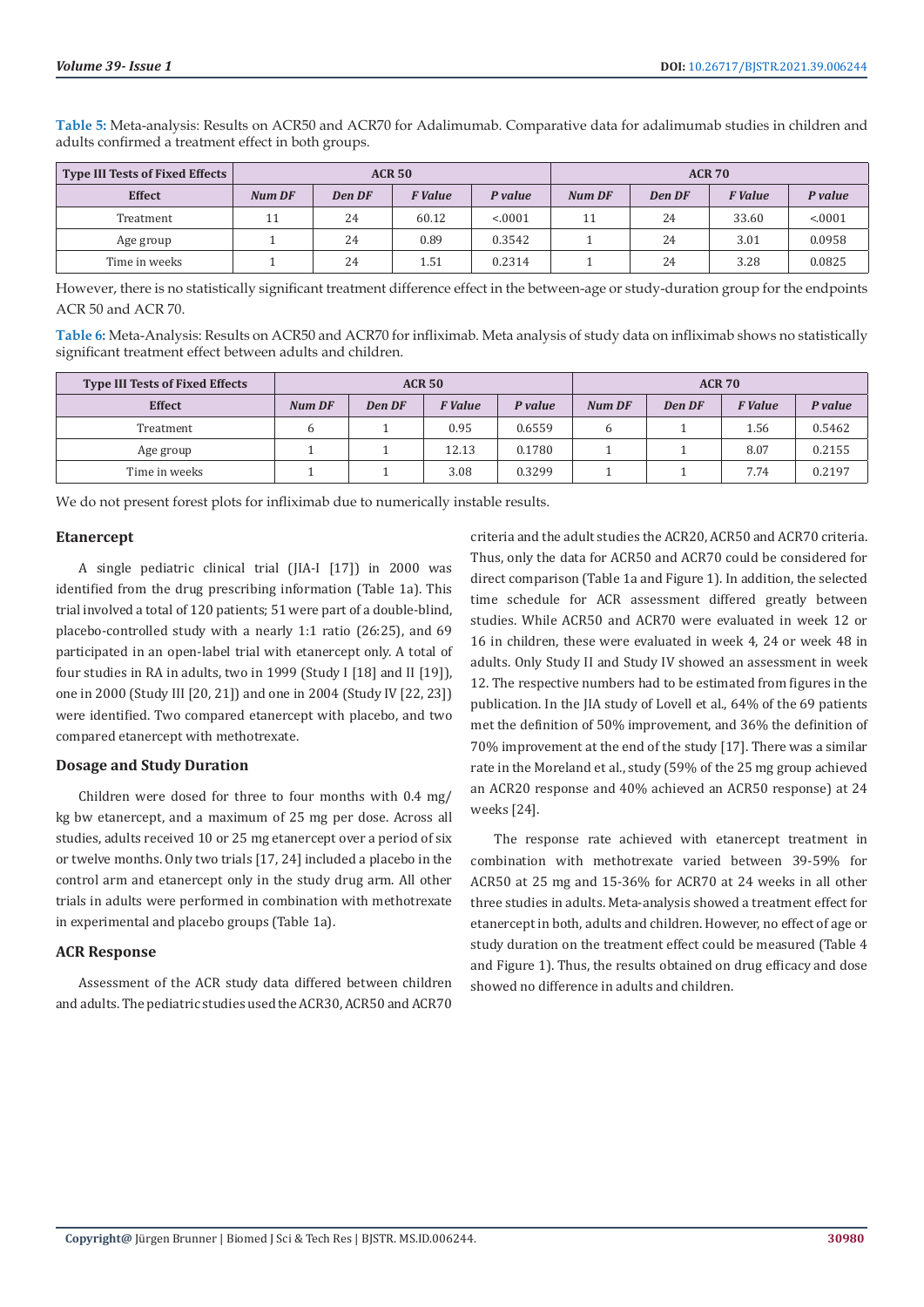| A) ACR50                                                                                                                                             |                                     |                                                                                                                                                                             |
|------------------------------------------------------------------------------------------------------------------------------------------------------|-------------------------------------|-----------------------------------------------------------------------------------------------------------------------------------------------------------------------------|
| Covariate                                                                                                                                            | Odds Ratio                          | OR<br>95% -CI                                                                                                                                                               |
| 10 mg twice weekly<br>25 mg twice weekly<br>25 mg twice weekly+MTX<br>DB 0.4 mg/kg<br>OL 0.4 mg/kg<br>Placebo<br>Adults vs Children<br>Time in weeks | 0.51<br>0.1<br>10<br>$\overline{2}$ | $0.80$ $[0.59; 1.08]$<br>1.44 [1.16; 1.80]<br>2.58 [1.91; 3.49]<br>8.57 [2.42; 30.30]<br>5.87 [2.08; 16.53]<br>1.00<br>$0.64$ [0.09; 4.77]<br>1.04 [0.98; 1.10]             |
| A) ACR70                                                                                                                                             |                                     |                                                                                                                                                                             |
| Covariate                                                                                                                                            | Odds Ratio                          | OR<br>95%-CI                                                                                                                                                                |
| 10 mg twice weekly<br>25 mg twice weekly<br>25 mg twice weekly+MTX<br>DB 0.4 mg/kg<br>OL 0.4 mg/kg<br>Placebo<br>Adults vs Children<br>Time in weeks | 0.01<br>0.1<br>10<br>100<br>1       | $0.21$ $[0.14; 0.30]$<br>$0.52$ $[0.39]$<br>0.681<br>2.61<br>[1.86; 3.66]<br>3.30 [0.94; 11.58]<br>2.39<br>[0.80; 7.11]<br>1.00<br>1.12 [0.01; 224.34]<br>1.01 [0.85; 1.21] |

**Figure 1:** Forest plot results on ACR50 (A) and ACR70 (B) ETANERCEPT as graphical representation of the meta-analysis here includes five studies [17-20].

The first column shows names of the covariates in the model. Odds ratios for dose levels are reported with placebo as the reference. Results are shown together with 95% confidence interval. The black dot on each line shows you the odds ratio for each variable.

#### **Meta-Analysis Results of ACR50 AND ACR70**

Results of mixed-effects logistic regression for adults and children concerning treatment effects, age group (adults vs children) and study duration (time in weeks) can be viewed in the following tables. numDF, degrees of freedom of term; denDF, degrees of freedom of error term; F, variance ratio; P, error probability; critical value of significance: p<0.05.

#### **Adverse Events**

Most frequent adverse events (AEs) in both children and adults were injection site reaction, upper respiratory tract infection, headache, rhinitis, nausea and rash. The drug demonstrated a favorable risk-benefit profile in children and adults. No lifethreatening events were observed (Table 1a).

# **Pharmacokinetics**

The population pharmacokinetic analysis by Yim et al. confirmed that 0.8 mg/kg once weekly and 0.4 mg/kg twice-weekly subcutaneous regimens of etanercept had equivalent clinical outcomes. This served as a basis for the recent FDA approval of the 0.8 mg/kg once-weekly regimen in pediatric patients with JRA [25] (Table 1b).

#### **Adalimumab**

Two pediatric clinical trials, PJIA-I [26] and PJIA-II [27], were identified in the prescribing information. These were carried out in 2008 and 2014 and involved a total of 336 patients; 133 as part of a double-blind, placebo-controlled study (75 received methotrexate as supplemental therapy, 58 did not) and 203 in an open-label trial with adalimumab with or without methotrexate (112 and 91, respectively) (Table 2a). In comparison, five pivotal studies in adults, two in 2003 (RA-I [28] and RA-IV [29]), two in 2004 (RA-II [30] and RA-III [31]) and one in 2006 (RA-V [32]) were identified. Two compared adalimumab to placebo, and two were placebocontrolled plus methotrexate. One study compared adalimumab to methotrexate only, as well as to adalimumab plus methotrexate.

#### **Dosage and Study Duration**

The studies in children were carried out over 12 to 30 months with 24 mg/m<sup>2</sup> adalimumab, and a maximum of 20 or 40 mg per dose. Adults received 20, 40 or 80 mg over a period of six, six and a half or 13-24 months. The drug was given subcutaneously in all cases. The PI allows 10, 20 or 40 mg for children, depending on the body weight, and 40 mg is the approved dosage for adults as described in PI (Table 2a).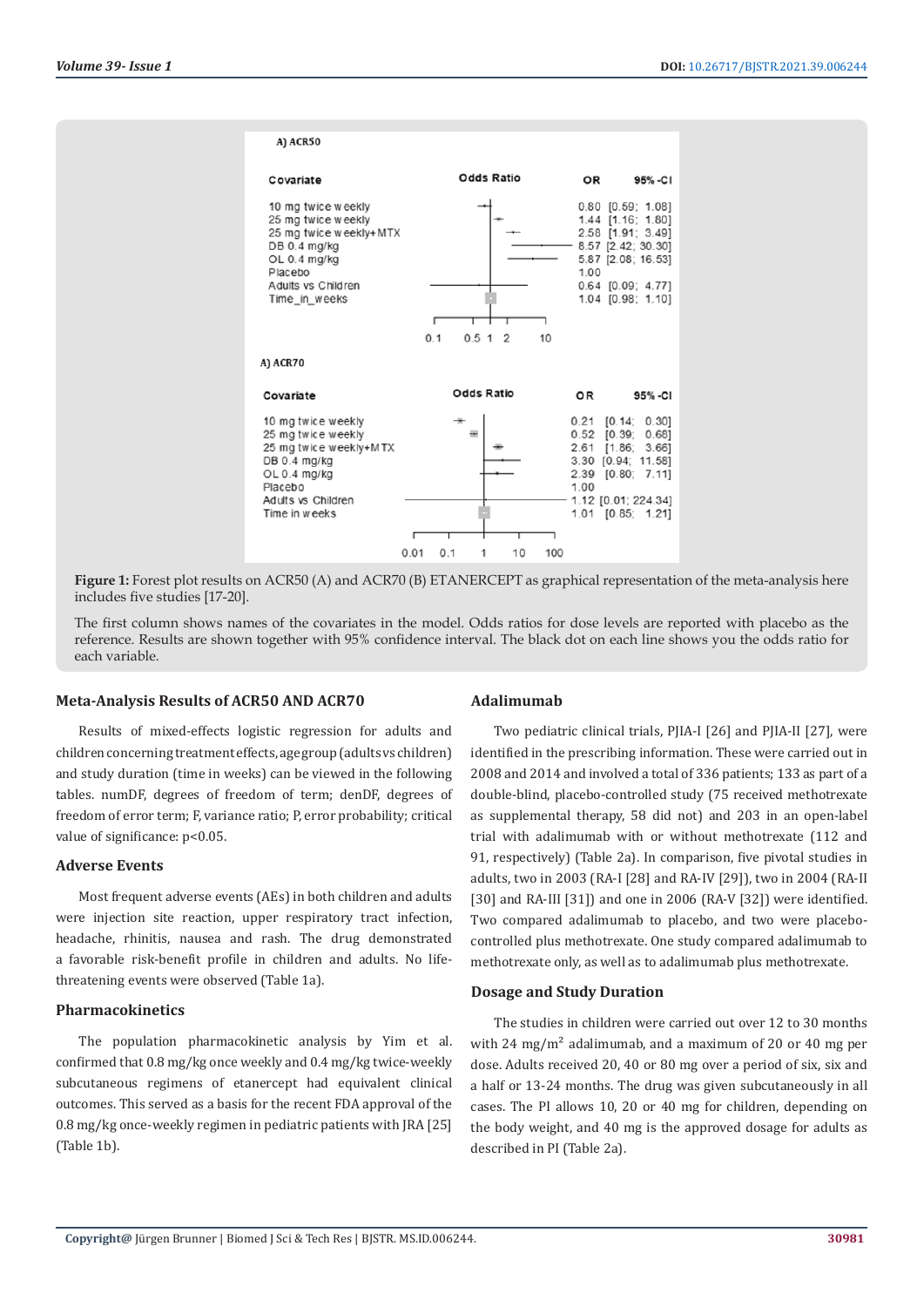#### **ACR response**

Assessment of ACRs included were ACR30, ACR50, ACR70 and ACR90 for children, and ACR20, ACR50 and ACR70 for adults. Children were evaluated in week 12, 16, 24, 48, 60 and/or 96, and adults in week 24, 26, 52 and/or week 104. Thus, only ACR50 and ACR70 at 24 weeks are comparable (Table 2a and Figure 2). PJIA-II and RA-I, RA-III and RA-IV assessed ACR50 and ACR70 in week 24. However, these studies are not well comparable as their design differs considerably. PJIA-II was a placebo-controlled study, while RA-II and RA-III tested placebo plus methotrexate. RA-IV was also placebo-controlled, but allowed DMARDs during the study, whereas PJIA-II did not. Only studies with adalimumab in combination with methotrexate at week 24 were eligible for ACR50 and ACR70 comparative analyses. In the pediatric study PJIA-II, 83% of patients achieved ACR50, and in the adult RA-I study, 22% reached ACR50 at week 24 with 20 mg maximum dose treatment. In the PJIA-I study, ACR50 was achieved in 64% of the children at the 40 mg maximum dose compared with 37% in the RA-I study, 86% in the RA-III study and 59% in the RA-V study, respectively. 73% of children achieved ACR70 in the PJIA-II study, whereas only 7% and 9% of adult patients using 20 mg at 24 weeks were comparable as demonstrated in the RA-I and RA-II studies, respectively. At a 40 mg dose of adalimumab the response varied between 46% and 71% at weeks 16-48 in the PJIA-I study compared with 37%, 23%, 86% and 59% with the combination of adalimumab and methotrexate in adults in RA-I, RA-II, RA-III and RA-V studies, respectively.

|                                                                                                                                                                                                                                                                                                                                                                                                                     | Odds Ratio            | OR                                                   | 95%-CI                                                                                                                                                                                                                                                            |
|---------------------------------------------------------------------------------------------------------------------------------------------------------------------------------------------------------------------------------------------------------------------------------------------------------------------------------------------------------------------------------------------------------------------|-----------------------|------------------------------------------------------|-------------------------------------------------------------------------------------------------------------------------------------------------------------------------------------------------------------------------------------------------------------------|
| 20 mg weekly<br>20 mg+MTX every other week<br>24mg/m <sup>2</sup> +/-MTX every other week<br>40 mg every other week<br>40 mg weekly<br>40 mg+MTX every other week<br>80 mg+MTX every other week<br>DB 24mg/m +MTX every other week<br>DB 24mg/m <sup>2</sup> -MTX every other week<br>OL 24mg/ m-MTX every other week<br>OL 24mg/m +MTX every other week<br>Placebo<br>A dults vs Children<br>Time in weeks<br>0.01 | 0.1<br>10<br>100<br>1 | 5.18<br>5.33<br>3.13<br>2.09<br>3.29<br>1.00<br>0.38 | 8.87 [7.01; 11.22]<br>3.11 [2.05; 4.73]<br>13.62 [1.02; 182.40]<br>1.53 [1.28; 1.83]<br>6.72 [4.26; 10.58]<br>[4.39]<br>6.11<br>[2.93]<br>9.701<br>7.201<br>[1.36]<br>[0.87]<br>5.03]<br>[1.67; 6.47]<br>17.58 [7.23; 42.72]<br>[0.05; 2.81]<br>1.00 [0.99; 1.00] |
| B) ACR70                                                                                                                                                                                                                                                                                                                                                                                                            |                       |                                                      |                                                                                                                                                                                                                                                                   |
|                                                                                                                                                                                                                                                                                                                                                                                                                     | Odds Ratio            |                                                      |                                                                                                                                                                                                                                                                   |
| Covariate                                                                                                                                                                                                                                                                                                                                                                                                           |                       | OR                                                   | 95%-CI                                                                                                                                                                                                                                                            |

**Figure 2:** Forest plot results on ACR50 (A) and ACR70 (B) ADALIMUMAB, includes seven studies in the meta-analysis [25-31]. The first column shows names of the covariates in the model.

Odds ratios for dose levels are reported with placebo as the reference. Results are shown together with 95% confidence interval. Odds ratios for dose levels are reported with placebo as the reference. Results are shown together with 95% confidence interval.

Meta analysis of ACR50/70 revealed that comparative data for adalimumab studies in children and adults confirmed a treatment effect in both groups. However, there is no statistically significant treatment difference effect in the study duration for the endpoints

ACR 50 and ACR 70 (Table 5 and Figure 2). Similar to etanercept, results obtained on adalimulab on efficacy and dose showed no difference in adult and children.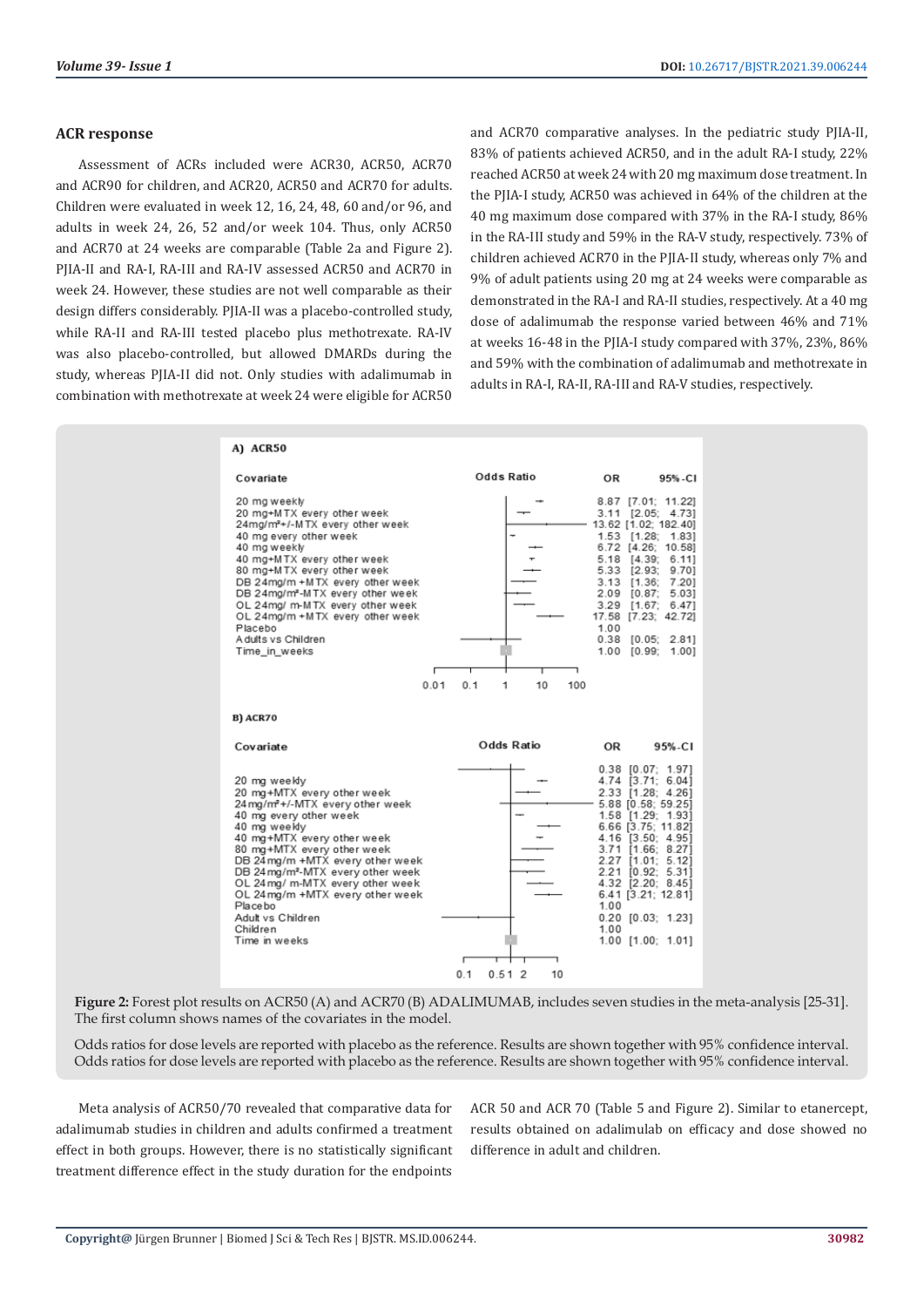#### **Adverse Events**

The most common event was injection site reactions. The most common AEs leading to discontinuation of adalimumab treatment were clinical flare reaction, rash and pneumonia. The rate of serious infections was 4.6 per 100 patients (Table 2a).

### **Pharmacokinetics**

A higher apparent clearance of adalimumab in the presence of Neutralizing anti-adalimumab antibody (AAA) and lower clearance with increasing age in patients aged 40 to >75 years was observed in population pharmacokinetic analyses in patients with RA. No gender-related pharmacokinetic differences were observed after correction for a patient's body weight. Healthy volunteers and patients with rheumatoid arthritis displayed similar adalimumab pharmacokinetics.  $C_{\text{max}}$ ,  $T_{\text{max}}$ , bioavailability and elimination values are only available for adults as described in the PI (Table 2b).

#### **Golimumab**

Golimumab has been confirmed to be an effective treatment for patients with RA in phase III clinical trials as evaluated by traditional measures of disease activity. The efficacy and safety profile of golimumab appears to be similar to other anti-TNF agents. However, golimumab has the potential advantage of once monthly subcutaneous administration and the possibility of both subcutaneous and intravenous administration. A study of CNTO 148 (golimumab) in children with juvenile idiopathic arthritis (GO-KIDS trial) to evaluate the efficacy and safety of golimumab is ongoing. This study enrolls patients who have active JIA and at least five joints with active arthritis that have poor response to methotrexate. The GO-KIDS trial consists of three parts and aims to assess the efficacy and safety of golimumab in pediatric patients aged 2 to <18 years with active JIA with a polyarticular course (at least five joints) despite therapy with methotrexate (10 to 30  $mg/m<sup>2</sup>/week$  for at least 6 months [33]. The trial involved 173 patients (87.9% white, 75.7% female; median age 12 years, age 2 to 17 years) with moderately active disease. Nineteen (11%) patients discontinued in part 1 of the trial due to lack of efficacy (n=14), adverse effects (n=4), and withdrawal of consent (n=1).

# **Dosage and Study Duration**

The drug (the usual adult dose for RA of an initial dose of 50 mg subcutaneously once a month or 2 mg per kg iv infusion over 30 minutes at weeks 0 and 4, then every 8 weeks thereafter. It should be given in combination with methotrexate. Corticosteroids, nonbiologic DMARDs, analgesics and/or NSAIDs may be continued during treatment with this drug [33].

#### **ACR Response**

During the first phase of the trial, 151 of the remaining 173 (87.3%) patients achieved a 30% improvement from baseline in 3

of the 6 assessed criteria (active joint count, limitation of motion joint count, physician global assessment, patient/parent global assessment, Childhood Health Assessment Questionnaire, and acute-phase reactant level) without worsening of the remaining criteria, and 36.1% of patients displayed inactive disease status. The investigators randomized 154 patients to part 2 of the trial. The primary endpoint was not met; at week 48 the flare rates were comparable in those receiving placebo and golimumab (52.6% vs. 59.0%; P=0.41). The major secondary endpoints were also comparable between the placebo and treatment groups. The rates of inactive disease/clinical remission in patients receiving placebo + methotrexate or golimumab + methotrexate, for example, were 27.6%/11.8% and 39.7%/12.8%, respectively. Children with JIA in at least five joints displayed a rapid response to golimumab during the open-label, part 1 portion of the trial. During this portion of the trial, 36% of patients displayed inactive disease following the golimumab injection schedule. The sustained improvement in JIR was maintained in the placebo and treatment groups compared with baseline.

#### **Adverse Events**

Through week 48, adverse events, serious adverse events, and serious infections were reported in 87.9%, 13.3%, and 2.9% of all randomized patients, respectively. The most frequent serious adverse event was exacerbation of JIR. Death, active tuberculosis, or malignancy did not occur. Golimumab missed the primary endpoint in JIA. The reasons for the similarity in flare rates between the arms is unclear, and further study is needed if the regimen ultimately proves worthy of clinical use [33]. No Meta analysis for Golimumab on adult and pediatric data could be performed, as the data from the study in JIA is not publically available.

# **Infliximab**

**Study Description:** A multicenter randomized doubleblind placebo-controlled trial of infliximab in 117 children with polyarticular JIA did not find a statistically significant effect of infliximab 3 mg/kg intravenous infusion therapy plus methotrexate on ACR-Pedi responses as compared with placebo at 14 weeks [34]. The open-label extension (OLE, 52–204 weeks) of the study involved 78 patients. However, 34% discontinued infliximab prematurely, mostly by withdrawing consent due to lack of efficacy [35]. Overall, 30% of the children continued the study up to week 204 (Table 3a). The two pivotal studies in RA in adults were performed in 1999 (Study RA I, ATTRACT, [36]) and 2004 (Study RA II, ASPIRE, [37]). Both trials were placebo-controlled and allowed methotrexate. They worked with 3, 6 or 10 mg/kg i.v. application of infliximab.

**ACR Response:** After 14 weeks, following crossover from placebo to infliximab 6 mg/kg, ACR50 and ACR70 responses at week 52 were achieved in 70% and 52% of the children. However,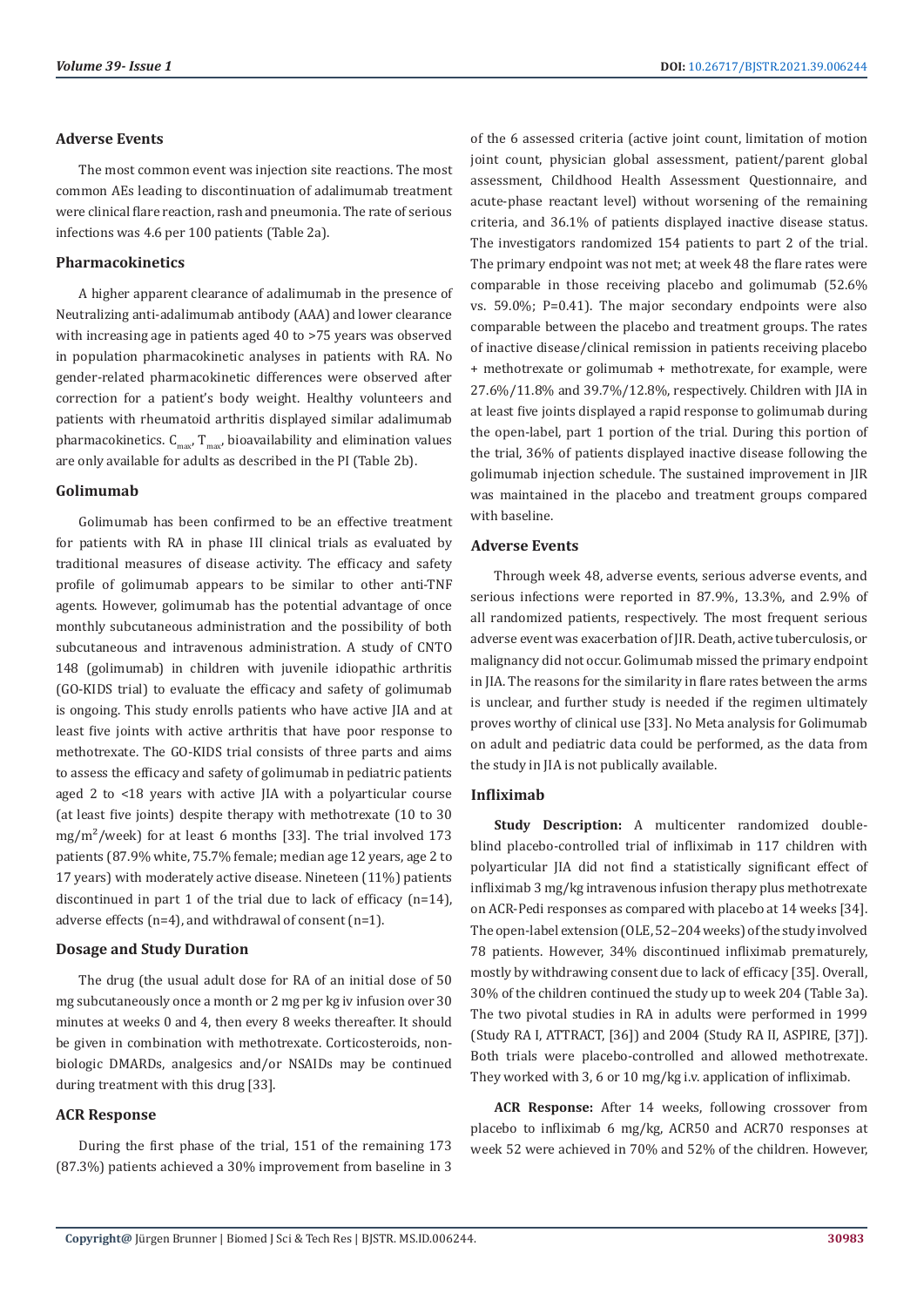there was no statistically significant difference between the placebo group and the treatment group. Meta analysis supports that study data on infliximab shows no statistically significant treatment effect in children compared to adults. Also, the impact of age and study duration did not play a significant role (Table 6).

**Adverse Events**: The pediatric trial demonstrated that infliximab was safe, though the 3 mg/kg group had a less favorable safety profile, with a higher incidence of injection-site reactions and more serious infections. As the efficacy of infliximab in a pivotal study has not revealed a superior effect compared with placebo [34], the FDA did not approve infliximab for JIA, although it is still used in children. It is recommended as backup drug to treat JIA in the guidelines for JIA treatment [38] at the usual pediatric dose for JIA: 10 years or older: 3 mg/kg via iv infusion at weeks 0, 2, and 6, followed by infusions every 8 weeks [39]. Moreover, infliximab is approved for the therapy of refractory Crohn's disease in children over 6 years (Table 3a).

**Pharmacokinetics:** The childrens' trial observed formation of antibodies to infliximab, antinuclear antibody or anti-dsDNA antibodies in greater proportion in the 3 mg/kg group [34,35]. This confirmed results from one adult study [37], although other studies could not detect anti-chimeric antibodies, or only below detection limit [36,40,41] (Table 3b).

# **Discussion**

The introduction of PIPs aimed to initiate a formal approval process for new medicinal products to avoid unauthorized use in children. In this review, the JIA indication in children, with RA as a counterpart in adults, and TNF-α blocking agents were selected as model diseases and drugs for comparison and evaluation of the data obtained from clinical studies in the new immunomodulatory drug space. TNF blocking agents are currently the only drug group with a number of compounds authorized in children and adults to treat JIA and in adults in RA, thus providing most experience in this drug class. Studies with etanercept in children showed the utility of TNF-α blocking agents in JIA for the first time. The PI for etanercept allows a dose of 0.8 mg/kg for children <63 kg and up to 50 mg for children ≥63 kg. 50 mg is also the approved dose for adults. The detailed PK parameters to support the dose selection in either population could not be identified and were addressed in only a few studies. A direct comparison of ACR response between children and adults was only partially possible as the time points for assessments differed considerably between both groups. Thus, it is unclear how the dose for children was selected. However, as the dose is set at a similar level for adults and children, these studies supported the idea that the dose for children could potentially have been extrapolated from the adult studies. Furthermore, no new safety issues or efficacy data were identified in proof-of-concept trials with children. Thus, the pediatric study results did not lead

to any significant differences in dosage or safety profile compared with those in adults but confirmed the efficacy in JIA. Meta-analysis showed no difference on the treatment effect for etanercept in adults and children.

Similar findings were true for the comparison of dosage between adult and children for adalimumab. The PI shows a dose of 10, 20 or 40 mg for children, depending on the body weight; 40 mg is the approved dosage for adults. Thus, the pediatric study results did not lead to any significant differences in dosage that could not have been predicted from the adult studies. ACR response data was also only partially directly comparable due to difference in assessment values and schedules. In addition, no new safety and efficacy data was obtained by these studies. However, no statistically significant treatment difference effect in the beween-age or study-duration group for the endpoints ACR 50 and ACR 70 (Table 5) could be observed. Golimumab was used in trials described above in JIA or RA. So far, no new safety and efficacy aspects have been identified in the JIA study, but the primary endpoint was not met in children. Adverse effects with anti-TNF-α blockers are generally mild e.g. local skin reactions/infusion reactions, and are mostly transient. Minor infections e.g. upper respiratory tract infections are common. The risk of developing tuberculosis seems higher with the monoclonal antibody's infliximab and adalimumab, compared with etanercept [42,43]. Autoimmune phenomena such as drug-induced lupus, demyelinating disease, uveitis, psoriasis and inflammatory bowel disease were rather rare.

The risk of malignancies was reported to be increased in children. The post-marketing surveillance data on anti-TNF-α agents collected by the FDA reported 48 malignancies developing in children, of which 20 occurred in children with rheumatic conditions [44]. However, 88% of these children were also receiving other immunosuppressive drugs, including corticosteroids, azathioprine and methotrexate. Approximately 50% of the malignancies reported were lymphomas, leukemia and melanoma. The FDA and EMA added a boxed warning with regard to the possible increased risk of malignancy, especially lymphomas, in children treated with anti-TNF-α agents. Despite this, a recent summary of worldwide pediatric malignancies in children treated with etanercept did not find an overall increased risk. However, the authors acknowledged that it is difficult to assess the actual risk due to the rarity of malignant events, the underlying higher risk of lymphomas and leukemias in children with JIA and the confounding use of other immunosuppressants [45].

The time before the marketing approval of drugs is particularly important, as the overall aim of drug development in clinical trials should focus on patient benefit to make sure that access of drugs to patients is as simple and fast as possible. However, the studies performed to support marketing approvals in children does not seem to support this overall aim, as shown in the model based on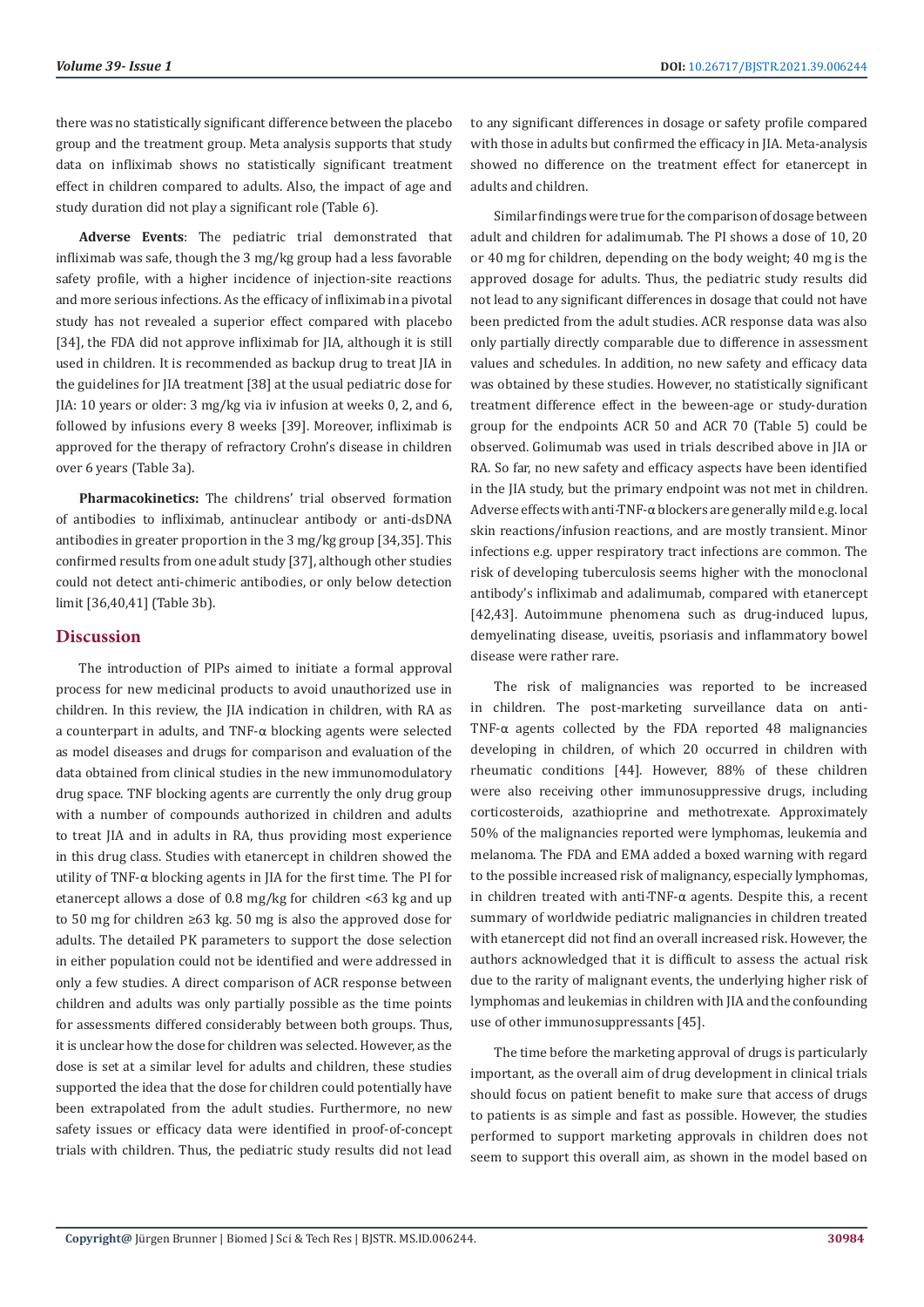TNF-α blocking agents. Therefore, prolonging the drug approvals process does not benefit children, and promotes off-label pediatric used as these drugs are already marketed for use in adults. All four TNF-α blocking agents discussed here are approved in adults for RA, and all have been tested in children for JIA. The results broadly confirm the findings in adult studies other than infliximab, which has not been approved at a dose of 3 mg/kg for JIA (although it is continued to be used in children). Based on the similarity of dose administered in adults and children, the assumption is that the key parameters are likely to be similar across age groups for a range of biologics. Therefore, the question arises – is it important to carry out confirmatory studies in children? Are these studies really necessary or can the data for biologics be extrapolated if the expression of the respective target is the same in adults and children? The data reviewed suggests that the results obtained in adult RA studies are likely to be useful in predicting the dose, efficacy and safety for children with JIA. It therefore does not support further performance of extensive proof-of-concept studies in children.

# **Conclusions**

The overall aim of drug development in clinical trials should focus on patient benefit, making sure that patient access to drugs is as simple and fast as possible. However, the studies performed to support marketing approvals in children do not seem to support this overall aim, and actually prolong the approvals process. They also promote off-label paediatric use as the drugs are already marketed for use in adults. All four of the TNF-α blocking agents discussed here are approved in adults for RA, and all have been tested in children in JIA. Based on the similarity of dose administered in adults and children for the two biologics approved in children, the assumption is that the key parameters are likely to be similar across age groups for a range of biologics. Therefore, the question arises – is it important to carry out confirmatory studies in children? Are large pivotal studies really necessary or can the data for biologics be extrapolated if the expression of the respective target is the same in adults and children? Our review of the data suggests that the results obtained in adult RA studies are likely to be useful in predicting the dose, efficacy and safety for children with JIA. It therefore does not support further performance of extensive proof-of-concept studies in children in specific targeted indications and based on mode of actions of a medicinal product.

However, infliximab and golimumab missed the primary endpoint for efficacy in JIA. The failure of these two drugs suggests that the differences in PK/PD parameters might play an important role in children's immune responses to biologic drugs, especially those expressed as chimeric or pegylated proteins. This differing immune response may have a bigger role in children than in adults,

with higher levels of immunogenicity and neutralizing antibodies reducing the efficacy of the drugs. It is interesting to note that there were no studies identified in the public domain that looked at these drugs in terms of target expression in lymphocytes, or PK/ PD studies in children. The data reviewed suggests that the results obtained in adult RA studies are likely to be useful in predicting the dose, efficacy and safety for children with JIA for certain products, however, the results from the two unapproved drugs might indicate that expression studies of the target and PK/PD studies are important to translate adult studies successfully in children. The need for further extensive efficacy and safety studies in children is therefore challenged. PK/PD studies plus modelling and simulation based on adult dose may be needed in children to help in finding optimal dose for children and to confirm a PD effect. In certain situations, for example in drugs of the same class, an extrapolation approach could avoid unnecessary further studies in the pediatric population.

# **Acknowledgment**

We are very thankful to Dr. Richard Vesely (EMA, Rheumatology Division) for review of the manuscript and most valuable comments.

# **Declarations**

- **a)** None of the authors received any financial support or other benefits from commercial sources for the work reported on in the manuscript, or any other financial interests which could create a potential conflict of interest or the appearance of a conflict of interest with regard to the work.
- **b)** Any of the authors consent to participate. Regarding the fact of a systematic review, ethics approval was not relevant.
- **c)** All data which were discussed are given in the literature list.
- **d)** None of the authors has competing interests
- **e)** This article is a systematic review; therefore, no funding was necessary.
- **f)** Authors' contributions: all authors interpretated and discussed the data and prepared the manuscript.
- **g)** Acknowledgements are not to be listed.

# **References**

- 1. [GaBI \(2015\) Biosimilars of etanercept 2014 20 March.](https://www.gabionline.net/biosimilars/general/Biosimilars-of-etanercept)
- 2. GaBI (2014) Biosimilars of adalimumab. 20 February 2015.
- 3. [EMA \(2011\) Assessment Report for Simponi \(golimumab\) Procedure](https://www.gabionline.net/biosimilars/general/Biosimilars-of-adalimumab) [No.](https://www.gabionline.net/biosimilars/general/Biosimilars-of-adalimumab)
- 4. [Pfizer \(2015\) Author's comment: Searching for 'Enbrel' at uprovides](https://www.pfizer.com/) [a download of the prescribing information and a link to additional](https://www.pfizer.com/) [information for health care professionals \(this requires a login as a](https://www.pfizer.com/) [Pfizer employee or via DocCheck.](https://www.pfizer.com/)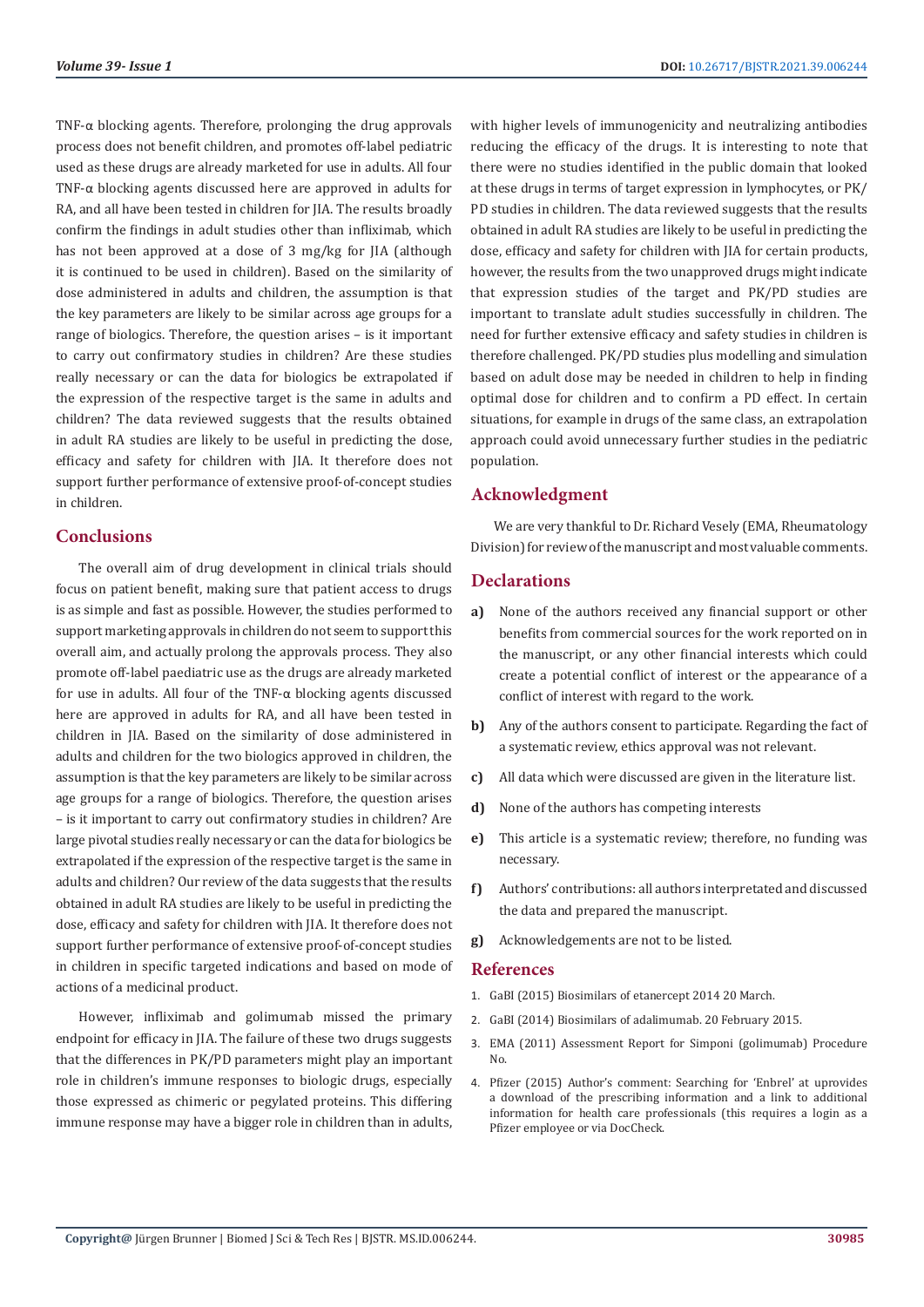- 5. [Abbott \(2012\) Author's comment: A search for Humira \(adalimumab\) on](https://www.abbott.com/)  [Abbot's website, brings up nine documents, including the 2012 Annual](https://www.abbott.com/)  [Report, the privacy policy and Abbott's Twitter feed, but no information](https://www.abbott.com/)  [about clinical trials.](https://www.abbott.com/)
- 6. <https://www.novartis.com/>
- 7. [Roche \(2015\) Author's comment: Actemra \(tocilizumab\) leads to press](https://www.roche.com/)  [releases that contain basic information about the drug and the pivotal](https://www.roche.com/)  [studies.](https://www.roche.com/)
- 8. <https://www.actemra.com/>
- 9. <https://www.humira.com/>
- 10. [Ilaris. Author's comment: Ilaris \(canakinumab\) has its own website for](https://www.ilaris.com/info/aosd-treatment.jsp?usertrack.filter_applied=true&NovaId=3831503021646844111)  [downloading the full prescribing information. The site for health care](https://www.ilaris.com/info/aosd-treatment.jsp?usertrack.filter_applied=true&NovaId=3831503021646844111)  [professionals depicts important safety information for the medication](https://www.ilaris.com/info/aosd-treatment.jsp?usertrack.filter_applied=true&NovaId=3831503021646844111)  [but does not reveal information on clinical studies.](https://www.ilaris.com/info/aosd-treatment.jsp?usertrack.filter_applied=true&NovaId=3831503021646844111)
- 11. [EMA. Author's comment: The European Medicines Agency \(EMA\)](https://www.ema.europa.eu/en)  [website allows searching for therapeutics and the respective European](https://www.ema.europa.eu/en)  [public assessment reports \(EPAR\). Every medicine granted a central](https://www.ema.europa.eu/en)  [marketing authorization by the European Commission is based on an](https://www.ema.europa.eu/en)  [assessment of the EMA's Committee for Medicinal Products for Human](https://www.ema.europa.eu/en)  [Use \(CHMP\). The page can be browsed for the medicine alphabetically,](https://www.ema.europa.eu/en)  [either under its trade name or under the generic name, for example](https://www.ema.europa.eu/en)  [Humira or adalimumab. The record includes approval status, indication,](https://www.ema.europa.eu/en)  [authorization details, product information and assessment history.](https://www.ema.europa.eu/en)  [EPAR summaries can be downloaded, and PIPs are also available.](https://www.ema.europa.eu/en)
- 12. [European Union Clinical Trials Register. Author's comment: The](http://www.clinicaltrialsregister.eu/)  [European Union Clinical Trials Register lists all interventional clinical](http://www.clinicaltrialsregister.eu/)  [trials that are conducted inside the EU and the European Economic Area](http://www.clinicaltrialsregister.eu/)  [\(EEA\) as well as trials outside the EU/EEA that are linked to European](http://www.clinicaltrialsregister.eu/)  [paediatric drug development. At the day of access \(4 February 2015\)](http://www.clinicaltrialsregister.eu/)  [24,783 clinical trials with a EudraCT protocol were registered, out of](http://www.clinicaltrialsregister.eu/)  [which 3375 were clinical trials conducted with subjects less than 18](http://www.clinicaltrialsregister.eu/)  [years old. Another 10,296 older paediatric trials are stored that were](http://www.clinicaltrialsregister.eu/)  [conducted before the Paediatric Regulation in 2007 and in scope with](http://www.clinicaltrialsregister.eu/)  [the Art.45 of the Paediatric Regulation until 2006.](http://www.clinicaltrialsregister.eu/)
- 13. [ClinicalTrials.gov. Author's comment: A registry and results database of](https://www.clinicaltrials.gov/)  [publicly and privately supported clinical studies conducted worldwide.](https://www.clinicaltrials.gov/)  [The website is based in the USA. It listed 183,742 studies with locations](https://www.clinicaltrials.gov/)  [in all 50 US states and in 187 countries at the last access \(7 February](https://www.clinicaltrials.gov/)  [2015\). It is possible to search on the name of the drug. Advanced search](https://www.clinicaltrials.gov/)  [includes the specific disease condition, titles, age group, study ID, and](https://www.clinicaltrials.gov/)  [outcome measures, among others.](https://www.clinicaltrials.gov/)
- 14. [CenterWatch. Author's comment: CenterWatch is a US-based website](https://www.centerwatch.com/)  [and was the first to publish detailed information about active clinical](https://www.centerwatch.com/)  [trials that could be accessed by patients and their advocates. There is](https://www.centerwatch.com/)  [an option in 'Drug information' that allows searching for FDA-approved](https://www.centerwatch.com/)  [drugs. These can be viewed by year, company, conditions, therapeutic](https://www.centerwatch.com/)  [area or drug names. Drugs are listed by their trade names, not by their](https://www.centerwatch.com/)  [active substance, and include the company, the approval status and the](https://www.centerwatch.com/)  [treatment area. There is general information about the drug, a summary](https://www.centerwatch.com/)  [of the clinical results as to be found in the prescribing information, a](https://www.centerwatch.com/)  [list of the most common side effects, and a short explanation of the](https://www.centerwatch.com/)  [mechanism of action.](https://www.centerwatch.com/)
- 15. Google. Author's comment: The official clinical trial websites did not offer full access to key data on any of the clinical trials identified. The respective publications could be only be found by searching on www. google.com for the name of the drug, the disease condition, the study population or other information from the prescribing information.
- 16. [Medline. Author's comment: The identified pivotal study was](https://pubmed.ncbi.nlm.nih.gov/6877565/)  [downloaded from Medline All pivotal studies were identified by and](https://pubmed.ncbi.nlm.nih.gov/6877565/)  [PubMed by name of the drug, disease condition, search term 'clinical](https://pubmed.ncbi.nlm.nih.gov/6877565/)  [trial' e.g. adalimumab, 'juvenile idiopathic arthritis' 'clinical trial'.](https://pubmed.ncbi.nlm.nih.gov/6877565/)
- 17. [Lovell DJ, Giannini EH, Reiff A, Cawkwell GD, Silverman ED, et al. \(2000\)](https://pubmed.ncbi.nlm.nih.gov/10717011/) [Etanercept in children with polyarticular juvenile rheumatoid arthritis.](https://pubmed.ncbi.nlm.nih.gov/10717011/) [Pediatric Rheumatology Collaborative Study Group. N Engl J Med](https://pubmed.ncbi.nlm.nih.gov/10717011/) [342\(11\): 763-769.](https://pubmed.ncbi.nlm.nih.gov/10717011/)
- 18. [Mathias SD, Colwell HH, Miller DP, Moreland LW, Buatti M, et al. \(2000\)](https://pubmed.ncbi.nlm.nih.gov/10688396/) [Health-related quality of life and functional status of patients with](https://pubmed.ncbi.nlm.nih.gov/10688396/) [rheumatoid arthritis randomly assigned to receive etanercept or](https://pubmed.ncbi.nlm.nih.gov/10688396/) [placebo. Clin Ther 22\(1\): 128-139.](https://pubmed.ncbi.nlm.nih.gov/10688396/)
- 19. [Weinblatt ME, Kremer JM, Bankhurst AD, Bulpitt KJ, Fleischmann](https://pubmed.ncbi.nlm.nih.gov/9920948/) [RM, et al. \(1999\) A trial of etanercept, a recombinant tumor necrosis](https://pubmed.ncbi.nlm.nih.gov/9920948/) [factor receptor:Fc fusion protein, in patients with rheumatoid arthritis](https://pubmed.ncbi.nlm.nih.gov/9920948/) [receiving methotrexate. N Engl J Med 340\(4\): 253-259.](https://pubmed.ncbi.nlm.nih.gov/9920948/)
- 20. [Bathon JM, Martin RW, Fleischmann RM, Tesser JR, Schiff MH, et al.](https://pubmed.ncbi.nlm.nih.gov/11096165/) [\(2000\) A comparison of etanercept and methotrexate in patients with](https://pubmed.ncbi.nlm.nih.gov/11096165/) [early rheumatoid arthritis. N Engl J Med 343\(22\): 1586-1593.](https://pubmed.ncbi.nlm.nih.gov/11096165/)
- 21. [Genovese MC, Bathon JM, Martin RW, Fleischmann RM, Tesser JR,](https://pubmed.ncbi.nlm.nih.gov/12115173/) [et al. \(2002\) Etanercept versus methotrexate in patients with early](https://pubmed.ncbi.nlm.nih.gov/12115173/) [rheumatoid arthritis: two-year radiographic and clinical outcomes.](https://pubmed.ncbi.nlm.nih.gov/12115173/) [Arthritis Rheum. 46\(6\): 1443-1450.](https://pubmed.ncbi.nlm.nih.gov/12115173/)
- 22. [Klareskog L, van der Heijde D, de Jager JP, Gough A, Kalden J, et al. \(2004\)](https://www.researchgate.net/publication/8415951_Therapeutic_effect_of_the_combination_of_etanercept_and_methotrexate_compared_with_each_treatment_alone_in_patients_with_rheumatoid_arthritis_Double-blind_randomised_controlled_trial) [Therapeutic effect of the combination of etanercept and methotrexate](https://www.researchgate.net/publication/8415951_Therapeutic_effect_of_the_combination_of_etanercept_and_methotrexate_compared_with_each_treatment_alone_in_patients_with_rheumatoid_arthritis_Double-blind_randomised_controlled_trial) [compared with each treatment alone in patients with rheumatoid](https://www.researchgate.net/publication/8415951_Therapeutic_effect_of_the_combination_of_etanercept_and_methotrexate_compared_with_each_treatment_alone_in_patients_with_rheumatoid_arthritis_Double-blind_randomised_controlled_trial) [arthritis: double-blind randomised controlled trial. Lancet 363\(9410\):](https://www.researchgate.net/publication/8415951_Therapeutic_effect_of_the_combination_of_etanercept_and_methotrexate_compared_with_each_treatment_alone_in_patients_with_rheumatoid_arthritis_Double-blind_randomised_controlled_trial) [675-681.](https://www.researchgate.net/publication/8415951_Therapeutic_effect_of_the_combination_of_etanercept_and_methotrexate_compared_with_each_treatment_alone_in_patients_with_rheumatoid_arthritis_Double-blind_randomised_controlled_trial)
- 23. [Van der Heijde D, Klareskog L, Singh A, Tornero J, Melo-Gomes J, et al.](https://pubmed.ncbi.nlm.nih.gov/16079172/) [\(2006\) Patient reported outcomes in a trial of combination therapy with](https://pubmed.ncbi.nlm.nih.gov/16079172/) [etanercept and methotrexate for rheumatoid arthritis: the TEMPO trial.](https://pubmed.ncbi.nlm.nih.gov/16079172/) [Ann Rheum Dis 65\(3\): 328-334.](https://pubmed.ncbi.nlm.nih.gov/16079172/)
- 24. [Moreland LW, Schiff MH, Baumgartner SW, Tindall EA, Fleischmann RM,](https://pubmed.ncbi.nlm.nih.gov/10075615/) [et al. \(1999\) Etanercept therapy in rheumatoid arthritis. A randomized,](https://pubmed.ncbi.nlm.nih.gov/10075615/) [controlled trial. Ann Intern Med. 130\(6\): 478-486.](https://pubmed.ncbi.nlm.nih.gov/10075615/)
- 25. [Yim DS, Zhou H, Buckwalter M, Nestorov I, Peck CC, et al. \(2005\)](https://pubmed.ncbi.nlm.nih.gov/15703360/) [Population pharmacokinetic analysis and simulation of the time](https://pubmed.ncbi.nlm.nih.gov/15703360/)[concentration profile of etanercept in pediatric patients with juvenile](https://pubmed.ncbi.nlm.nih.gov/15703360/) [rheumatoid arthritis. J Clin Pharmacol 45\(3\): 246-256.](https://pubmed.ncbi.nlm.nih.gov/15703360/)
- 26. [Kingsbury DJ, Bader-Meunier B, Patel G, Arora V, Kalabic J, et al. \(2014\)](https://pubmed.ncbi.nlm.nih.gov/24487484/) [Safety, effectiveness, and pharmacokinetics of adalimumab in children](https://pubmed.ncbi.nlm.nih.gov/24487484/) [with polyarticular juvenile idiopathic arthritis aged 2 to 4 years. Clin](https://pubmed.ncbi.nlm.nih.gov/24487484/) [Rheumatol 33\(10\): 1433-1441.](https://pubmed.ncbi.nlm.nih.gov/24487484/)
- 27. [Lovell DJ, Ruperto N, Goodman S, Reiff A, Jung L, et al. \(2008\) Adalimumab](https://www.nejm.org/doi/full/10.1056/nejmoa0706290) [with or without methotrexate in juvenile rheumatoid arthritis. N Engl J](https://www.nejm.org/doi/full/10.1056/nejmoa0706290) [Med 359\(8\): 810-820.](https://www.nejm.org/doi/full/10.1056/nejmoa0706290)
- 28. [Weinblatt ME, Keystone EC, Furst DE, Moreland LW, Weisman MH, et](https://pubmed.ncbi.nlm.nih.gov/12528101/) [al. \(2003\) Adalimumab, a fully human anti-tumor necrosis factor alpha](https://pubmed.ncbi.nlm.nih.gov/12528101/) [monoclonal antibody, for the treatment of rheumatoid arthritis in](https://pubmed.ncbi.nlm.nih.gov/12528101/) [patients taking concomitant methotrexate: the ARMADA trial. Arthritis](https://pubmed.ncbi.nlm.nih.gov/12528101/) [Rheum 48\(1\): 35-45.](https://pubmed.ncbi.nlm.nih.gov/12528101/)
- 29. Furst DE, Schiff MH, Fleischmann RM, Strand V, Birbara CA, et al. (2003) Adalimumab, a fully human anti-tumor necrosis factor-alpha monoclonal antibody, and concomitant standard antirheumatic therapy for the treatment of rheumatoid arthritis: results of STAR (Safety Trial of Adalimumab in Rheumatoid Arthritis). J Rheumatol 30(12): 2563-2571.
- 30. [Van de Putte L, Atkins C, Malaise M, Sany J, Russell AS, et al. \(2004\) Efficacy](https://pubmed.ncbi.nlm.nih.gov/15082480/) [and safety of adalimumab as monotherapy in patients with rheumatoid](https://pubmed.ncbi.nlm.nih.gov/15082480/) [arthritis for whom previous disease modifying antirheumatic drug](https://pubmed.ncbi.nlm.nih.gov/15082480/) [treatment has failed. Ann Rheum Dis 63\(5\): 508-516.](https://pubmed.ncbi.nlm.nih.gov/15082480/)
- 31. [Keystone EC, Kavanaugh AF, Sharp JT, Tannenbaum H, Hua Y, et al. \(2004\)](https://pubmed.ncbi.nlm.nih.gov/15146409/) [Radiographic, clinical, and functional outcomes of treatment with](https://pubmed.ncbi.nlm.nih.gov/15146409/) [adalimumab \(a human anti-tumor necrosis factor monoclonal antibody\)](https://pubmed.ncbi.nlm.nih.gov/15146409/)